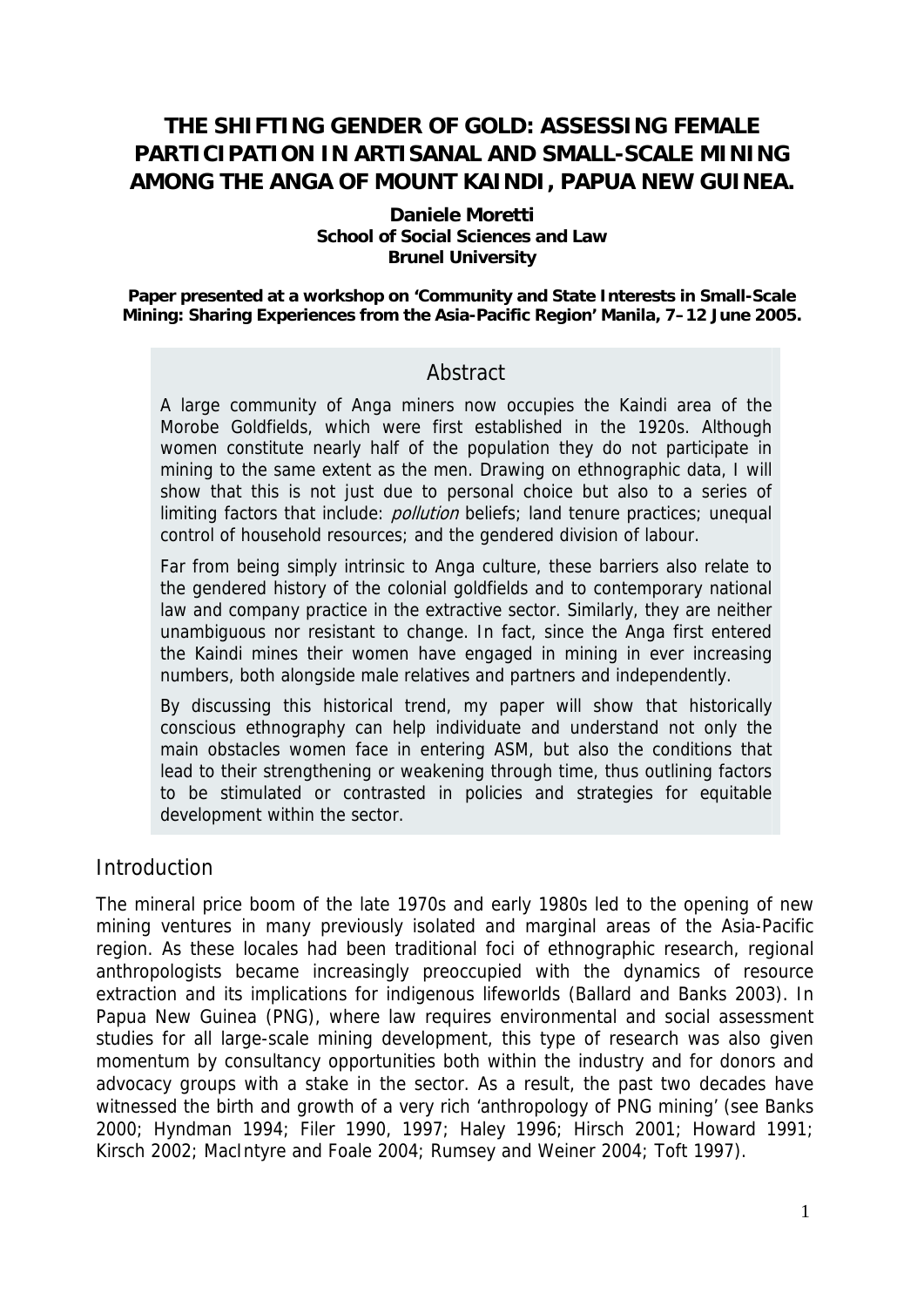Apart for a few isolated cases (Biersack 1997, 1999; Clark 1993), however, PNG anthropologists have focussed exclusively on large-scale extraction, so that little ethnographic insight exists on the country's largely indigenous artisanal and smallscale mining (ASM) sector. Indeed, even after the Mount Kare gold rush brought it to international attention (Hancock 1994), commentaries within the discipline have remained so few that anthropological audiences could be forgiven for ignoring the very existence of an ASM sector in PNG.

And yet, even conservative estimates suggest that at least 60 000 Papua New Guineans—or around 1.25 per cent of the country's entire population—are already directly engaged in this type of production, with an additional 420 000 of them dependent on it in some way for their livelihoods (Susapu and Crispin 2001; Crispin 2004; MMSD 2002). Despite their low level of financial and technological capital, these miners extract an estimated K150 million of gold and silver per annum, equivalent to around 1.4 per cent of the national GDP (Susapu and Crispin 2001). If these statistics were not already sufficiently impressive, all economic indicators suggest that the PNG ASM sector is not only here to stay, but to grow significantly in the near future.

In recognition of its mounting importance and in tune with a global trend towards its revaluation and valorisation, the PNG government,<sup>[1](#page-1-0)</sup> international donors,<sup>[2](#page-1-1)</sup> and private interests<sup>[3](#page-1-2)</sup> have launched a range of recent initiatives to promote ASM through scientific research, financial assistance, and technical support (Banks 2001; MMSD 2002; Susapu and Crispin 2001). Far from being aimed at increasing mining production per se, these efforts stem from the recognition that, if properly stimulated, harnessed and regulated, ASM could become a positive force for 'sustainable and equitable development', particularly in the most deprived rural areas of PNG (Crispin 2004; Hinton et al. 2003; MMSD 2002; Susapu and Crispin 2001).

As it is now widely acknowledged, promoting greater gender equity is a crucial requirement for this positive transformation. Indeed, evidence from other world regions suggest that mining enterprises owned by women are generally better managed than those under male control and those women are on average more concerned with environmental and health and safety issues than their male counterparts. Similarly, women appear to be much more likely to spend mining incomes on children and the running of households than the men, who are instead prone to wasting it on drinking, prostitution, gambling and personal gratification (Hinton et al. 2003; MMSD 2002: 316-17). For these and many other reasons, it is clear that greater female involvement in ASM is not only important in its own right, but also for the positive 'knock on' effects it would have on the life prospects of children, families, local communities and the environment.

<span id="page-1-0"></span><sup>&</sup>lt;sup>1</sup> Particularly through the Department of Mines (DOM) (Susapu and Crispin 2001).

<span id="page-1-1"></span> $2$  At present, these include the Australian Development Bank, AusAid, the EU, and Japan's Social Development Fund (Banks 2001; Susapu and Crispin 2001).

<span id="page-1-2"></span><sup>&</sup>lt;sup>3</sup> Such as Metals Refining Operations Ltd, PNG's sole private metal-refining company, and mining companies such as Aurora Gold Ltd, Highlands Pacific, and Porgera Joint Venture (Susapu and Crispin 2001).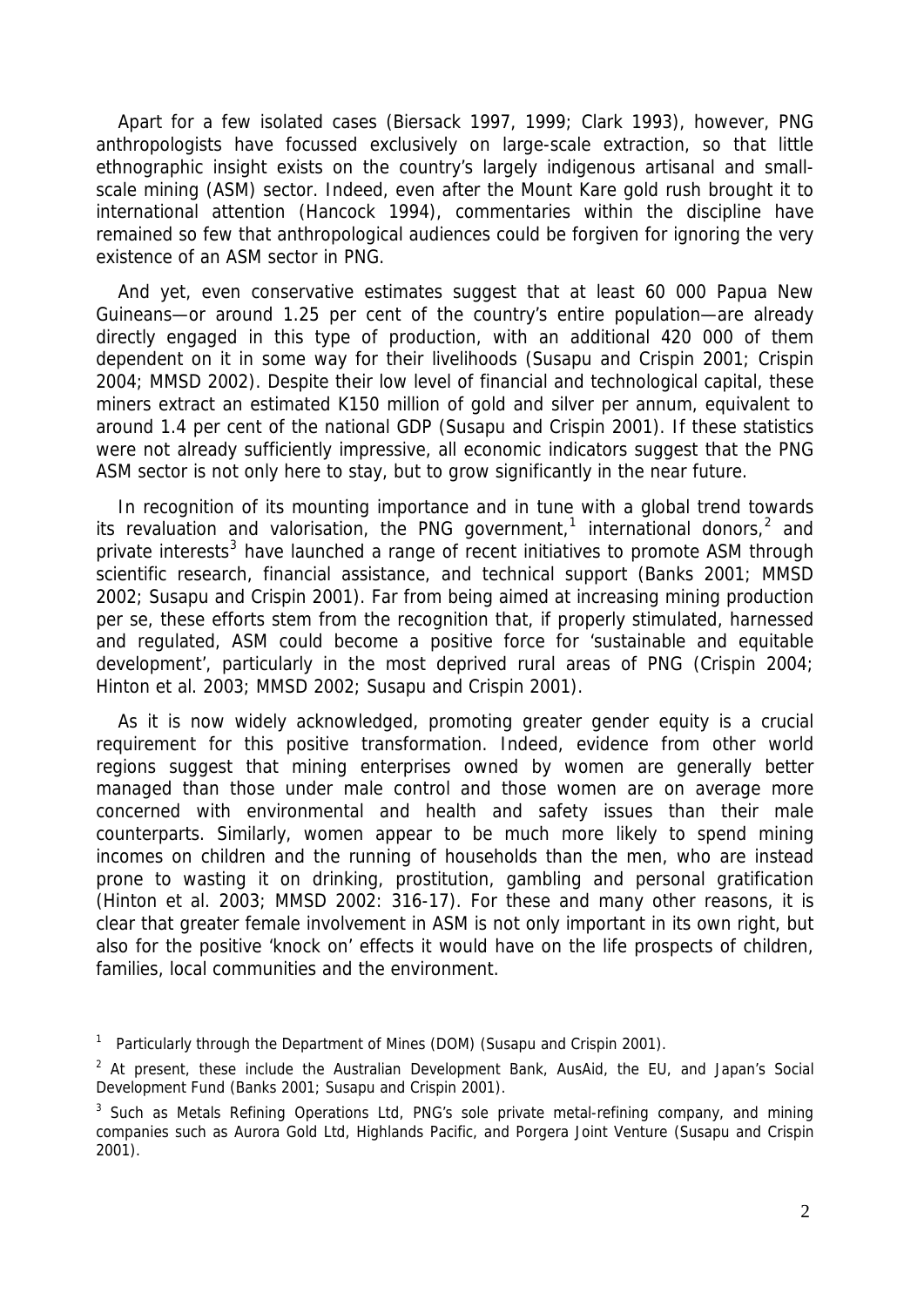In PNG, artisanal and small-scale miners operate in a variety of different geohistorical settings (from the wintry heights of Mount Kare to the lush meanders of the Sepik River, from historically marginal areas to regions of long colonial experience, from new mining frontiers to established sites of resource extraction, and from close proximity to large-scale mining operations and/or urban markets and services to almost complete isolation); exploit deposits that differ dramatically in nature, dimensions, easiness of reach, and average ore grade and fineness; employ techniques as diverse as sluicing, dredging and tunnelling by means of anything from shovels, pans, and wooden or metal sluice boxes to water pumps, portable floating dredges, bulldozers, excavators, and front-end loaders; and bring an astonishing variety of 'traditional' political forms, cosmological outlooks, gender ideologies, kinship practices, landownership systems, subsistence strategies and modes of ritual exchange to bear on how they regulate access to mineral deposits, understand the environmental and health and safety risks connected to resource extraction, assess the viability and durability of their enterprises, and organise the production, distribution, and consumption of their mineral resources.

In order to develop effective strategies and policies for greater sustainability within this sector, it is therefore essential to understand how these historical, geographic, geological, economic, technological, and cultural factors shape female participation in ASM and influence the extent to which women suffer or benefit from it. As argued by Filer (see contribution to this workshop), one way to do this involves the creation of networks and common frameworks with which to consolidate information that is already held by stakeholders active in the sector and to capitalise on their ability to generate fresh knowledge during their routine activities. In addition to this, however, it is also necessary to encourage more social scientists in general and anthropologists in particular to contribute their expertise to this realm of inquiry, particularly through independent and long term research on the ground.

In the course of this paper, I will draw on my own fieldwork experience to present a case study of female participation in artisanal and small-scale gold mining in the Mount Kaindi area of PNG. By means of both historical and ethnographic evidence, I will show that local women face serious obstacles to full and equitable participation in mining, which include a variety of cultural factors such as pollution beliefs, land tenure practices, the unequal control of household resources, and the gendered division of labour. Far from being simply intrinsic to indigenous culture, however, I will argue that the current male dominance of Kaindi's mining landscape also relates to the gendered history of the colonial goldfields and to contemporary national and international law and employment practice in the formal extractive sector. Similarly, I will suggest that local understandings of the roles women should or should not hold in mining are neither homogeneous and unambiguous nor resistant to change. On the basis of this analysis and of existing examples of 'good practice' within the sector, I will then conclude with some suggestions on how greater gender equity could be promoted in PNG ASM through a series of initiatives at the local, national, and international level.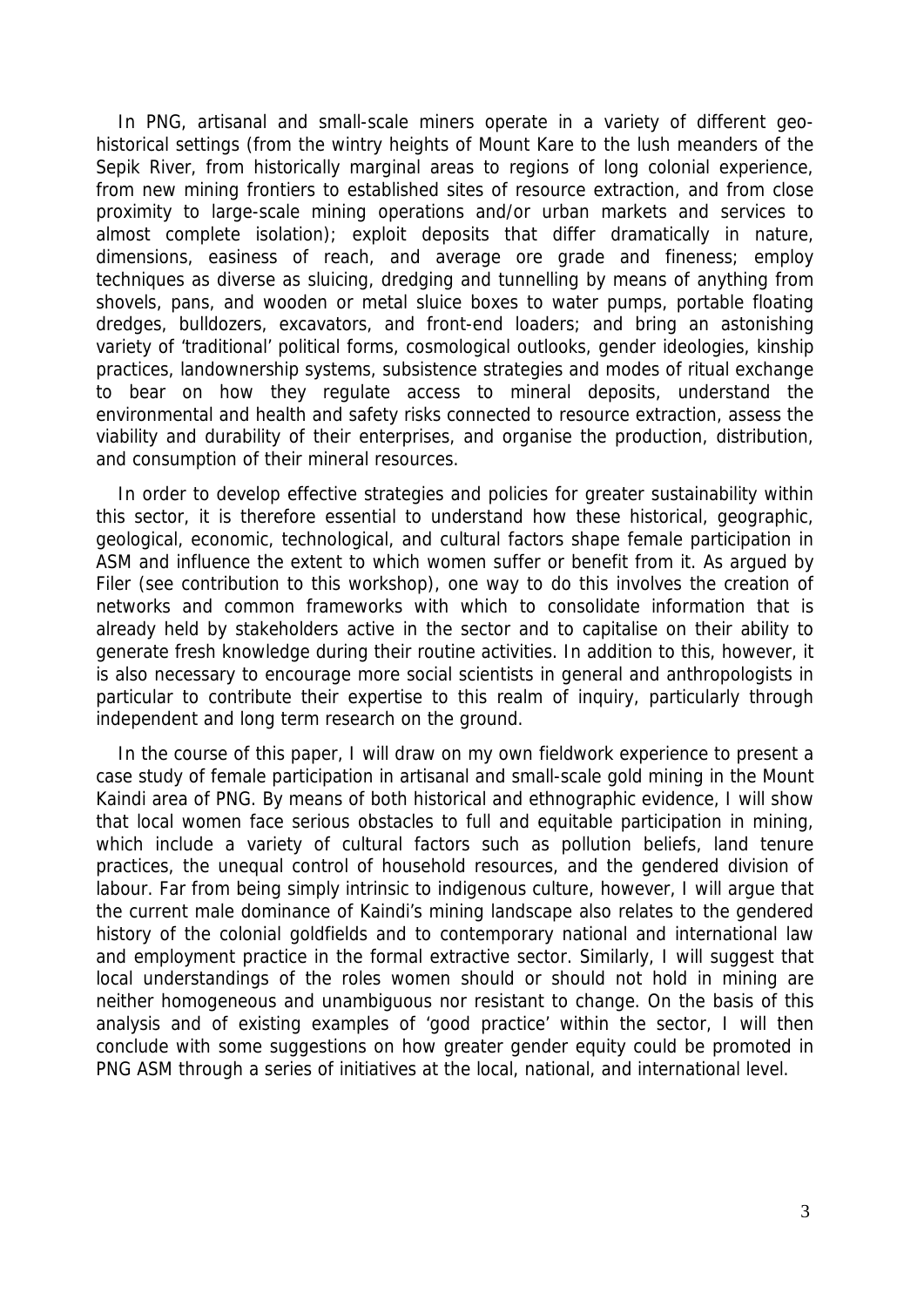### Kaindi and the Morobe Goldfields

The first alluvial gold find in the Bulolo District occurred at Koranga in 1921. Five years later, when a much bigger discovery was made in the Edie Creek area of Mount Kaindi, hundreds of white miners and thousands of indentured labourers rushed to the region. Within a few years, the easy deposits were worked out and many independent miners left to prospect further afield, so that the larger syndicates and companies like Guinea Gold No Liability, Day Dawn Ltd, Bulolo Gold Dredging (BGD), a subsidiary of the Canadian Placer Development Limited, and New Guinea Goldfield (NGG), a subsidiary of the Russio-Asiatic Consolidated were left to dominate the Morobe extractive scene.

The Japanese invasion of New Guinea during World War II brought a sudden halt to the development of the goldfields. At the end of the conflict, large-scale mining was swiftly resumed, but production never regained pre-war levels. By the 1960s, BGD closed all dredging operations and in the following decade NGG—the main employer on the Wau side of the Goldfields—followed suit and wound down its activities, which came to a complete halt by the early 1990s. In the years preceding and following independence (1975) most expatriate residents abandoned the district, which began to suffer from unemployment and a general decline in the economy, public and private services, and law and order. As economic conditions worsened, mineral prices rose, and mining legislation and controls were considerably relaxed, a growing number of district residents (of both autochthonous and migrant origins) took up artisanal and small-scale gold mining as a commercial or subsistence activity.

This process of renaissance and 'indigenisation' of the Morobe ASM industry had begun in the 1950s when the first PNG miners started to operate independently of Europeans. By the late 1970s, native producers accounted for over 80 per cent of the Goldfields' alluvial gold production and 45 per cent of its overall output, and in the following decades ASM overtook large-scale mining as the main motor of the Wau-Bulolo economy. Today, an estimated 75 per cent of Wau's population, including women and children, are believed to mine at one time or another of their productive life. Furthermore, even though the imminent opening of a local large-scale extractive project by Morobe Consolidated Goldfields (MCG) will offer alternative sources of employment, income, and services to both urban and rural residents, ASM is likely to remain a crucial component of the future economic and social landscape of the Bulolo District (Burton 2001; Crispin 2004; Jackson 2003; Lawrence 1994; Lowenstein 1982; Sinclair 1998; Susapu and Crispin 2001; Wangu 1995).

In the summer of 2001 and between April 2004 and January 2005, I carried out fieldwork in the Mount Kaindi area of the Morobe Goldfields. Located to the south of the Wau Valley, between the headwaters of the Upper Watut and the Bulolo Rivers, Mount Kaindi rises to a height of 2 500 metres above sea level, but most local mining operations are found between 1 000 and 2 300 metres of altitude and cluster around the Edie Creek Basin. A steep and narrow road links this area to the district townships of Wau and Bulolo, which are in turn connected to the coastal city of Lae, the second largest urban centre in PNG. Because of its cold and humid climate and of tribal warfare, Mount Kaindi had not been permanently settled in pre-contact times, although the Hamtai and Angaatiha/Susuami-Anga and the Biangai of the neighbouring Upper Watut and Wau-Bulolo valleys visited it for hunting, gathering,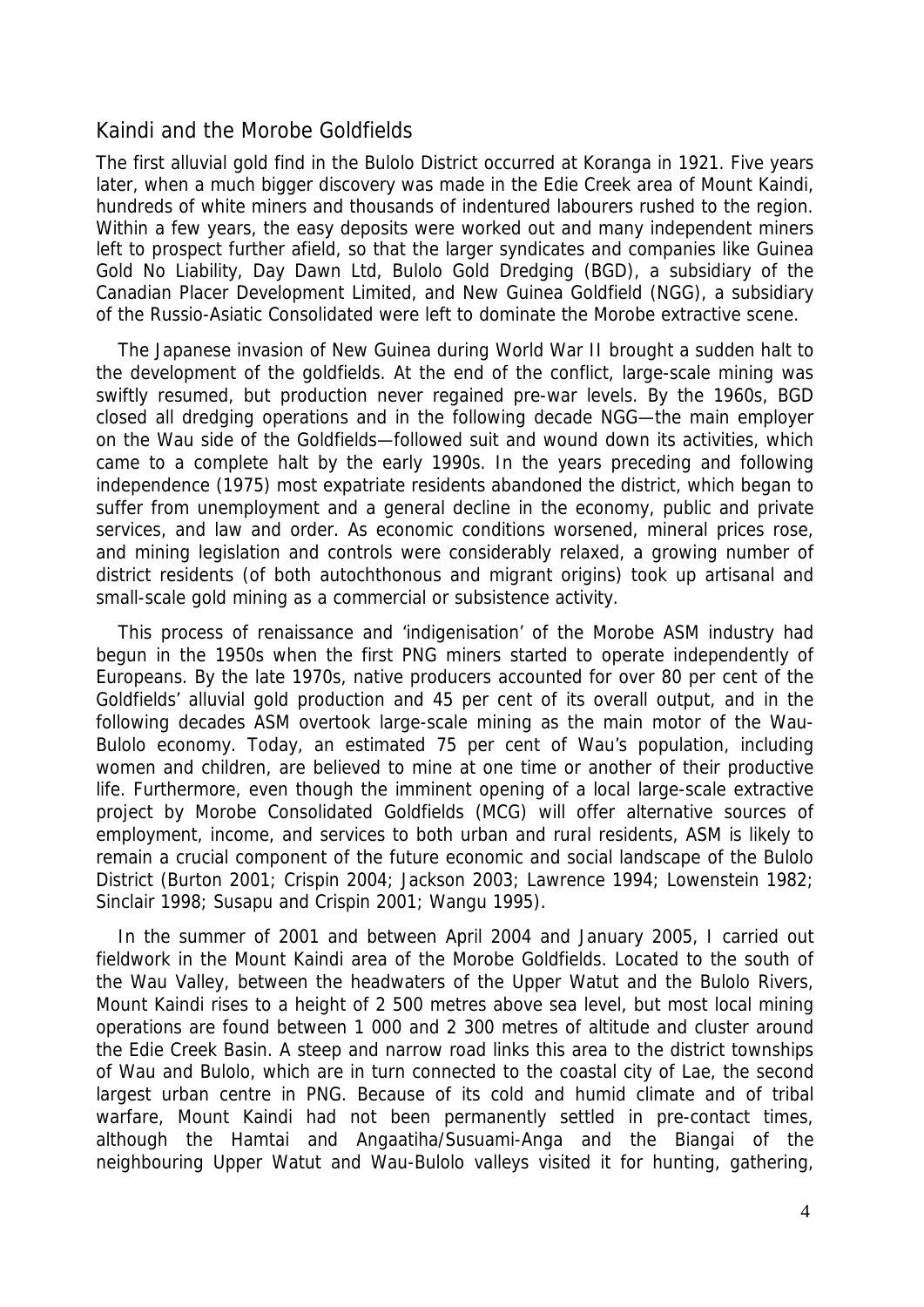trade, and ritual purposes (Gressitt and Nadkarni 1978; Lawrence 1994; Lowenstein 1982; Plane 1967).

At the height of the pre-war mining era, Edie Creek was home to hundreds of expatriates and over 1 000 native labourers who worked individual claims or in the sluicing and underground operations of the larger companies. Today, the area is occupied by over 2 000 people scattered in a myriad of settlements of between just one to over 40 households, who live from alluvial and hard-rock mining supplemented by subsistence agriculture and small trade. Although this 'community' includes recent and long term migrants from all areas of PNG, the majority of residents and the focus of my ethnographic study are speakers of the Hamtai and Menya languages of the Anga linguistic family, who started to accrue to the mines in the immediate post-war years, first from the Upper Watut and Aseki areas of the Bulolo District, and then from the Menyamya District of Morobe Province and the Kaintiba Sub-District of the Gulf Province of Papua.

In the late 1950s, the first Angra migrants (mostly former NGG employees and tributers)<sup>[4](#page-4-0)</sup> commenced to work independently of whites and a decade later some gained ownership of both old and newly created mining leases. In some cases, these pioneers won considerable fortunes that they reinvested in mining, housing and commercial properties and alternative businesses in and beyond the Bulolo District. Almost invariably, however, lack of education, poor finance and management skills, reliance on dishonest expatriate and national managers, and social pressure and family politics led to the collapse of these mechanised operations and the alternative businesses they had generated. As these early fortunes were won and lost, more Anga and PNG migrants accrued to Kaindi to find their own ground or work as labourers and tributers for established white and indigenous leaseholders and for NGG. For reasons already mentioned above, this process accelerated significantly in the past two decades, with the Edie Creek population more than doubling between 1980 and 1990, and nearly tripling again between then and 2000 (National Population Censuses 1980; 1990; 2000).

At the time of fieldwork, many official leases remained in the hands of the early Anga pioneers or their descendants, who employed family members and considerable numbers of non-related Anga and non-Anga people as labourers and tributers. The majority of indigenous miners, however, operated on 'customary land' that had never been officially registered for mining development.<sup>[5](#page-4-1)</sup> Despite the relatively common use

<span id="page-4-0"></span><sup>&</sup>lt;sup>4</sup> As will be discussed more fully later on, a 'tributer' is the holder of a 'tribute agreement' with a company or other leaseholder whereby s/he is allowed to mine that company's or other leaseholder's tenement provided that the holder shall receive a portion or percentage of the minerals won by the tribute holder.

<span id="page-4-1"></span><sup>&</sup>lt;sup>5</sup> According to the new *Mining Act* 1992 this is perfectly legal as long as: a) the miners can demonstrate customary ownership of the land they work or an agreement with its customary owners; b) they limit themselves to the exploitation of alluvial deposits; and c) they use no mechanical mining equipment including water pumps. In relation to these clauses most operations I encountered were less than kosher as the customary ownership of the area is still hotly disputed between and within local Anga and Biangai communities, miners worked indiscriminately alluvial and lode deposits, and water pumps were used whenever they could be afforded or borrowed.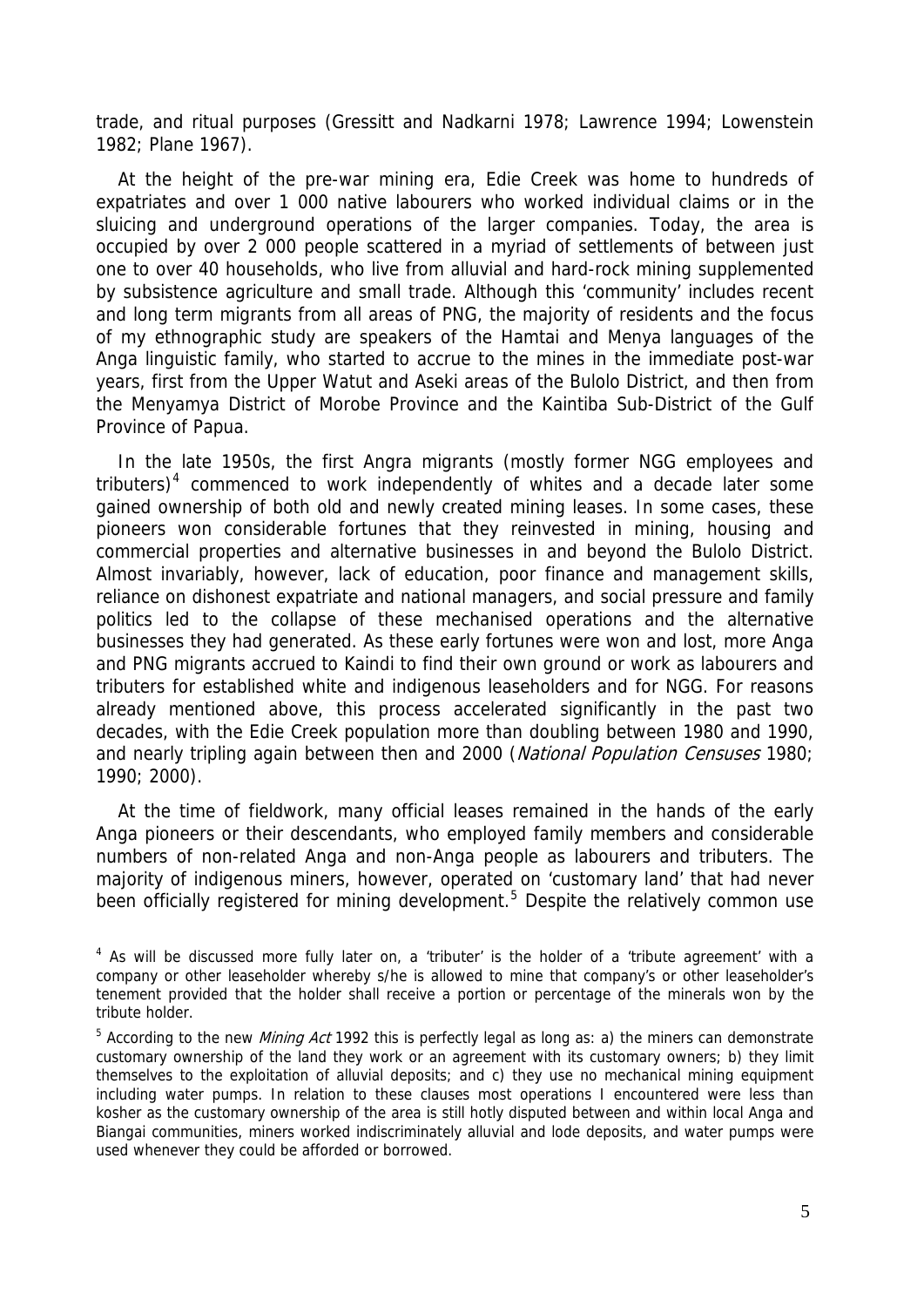of water pumps, only one indigenous operation was sufficiently mechanised to warrant the title of 'small-scale'. Another small-mining enterprise belonged to an Australian expatriate, while a larger venture called Edie Creek Mining Company (ECM), which had inherited some of NGGs leases in the early 1990, was owned 51 per cent by an Australian expatriate and 49 per cent by two local landowners associations, the Kukukuku Development Corporation and the Biangai Development Corporation (see Neale 1995). All other mining, whether alluvial or hard-rock, was conducted by means of gravity-powered water and very simple tools such as crowbars, spades, shovels, hammers, panning dishes, wooden and metal sluice boxes and mortar and pestle.

The 'Gendered Morphology' of Kaindi's Extractive Landscape

#### **Part I**

Even the briefest visit to Kaindi would reveal that while women make up nearly half (44.56 per cent according to the 2000 National Census) of the population, most local mining is conducted by men.<sup>[6](#page-5-0)</sup> As I discovered through fieldwork, mining is universally viewed as a dangerous and physically demanding activity, and those women who engage in it often described their involvement as a matter of need rather than choice. Nevertheless, this limited female participation in mining is not exclusively a matter of personal preference but also the outcome of men's nearly complete domination of this contemporary sphere of production and social reproduction.<sup>[7](#page-5-1)</sup>

In accordance with 'traditional' principles of landownership, almost all registered mining leases, tributary rights and customary land in Kaindi are held by men and transmitted patrilineally. Of course, as was the case in 'traditional' Anga culture, this patrilineal ideology is not always strictly observed and in practice women do hold certain secondary rights to the land and resources of their kin and affines (cf. Bonnemere and Lemonnier 1992; Burton 2001). Nevertheless, even these secondary rights are for the most part claimed and exercised not by the women themselves, but by their spouses and male relations.

Apart from ensuring their monopoly over land, which constitutes the most crucial 'means of production' in indigenous ASM, Anga men have exploited historical beliefs about gender to limit even women's capacity to participate in the sector as labourers.

<span id="page-5-0"></span><sup>&</sup>lt;sup>6</sup> This is not to say that women are altogether absent from the ASM scene. On the contrary, females of all ages are found mining alluvial and vein gold alike, feeding gravel into sluice boxes, digging and crushing gold stones, panning, amalgamating, and even retorting and selling the gold they extract. On average, however, women make up only a minority of mining teams, particularly in the case of hardrock operations. In addition, the majority of female miners I met worked with their husbands, fathers, brothers or other male relatives, and only rarely were they mining independently or with all female relatives and companions.

<span id="page-5-1"></span><sup>&</sup>lt;sup>7</sup> In present-day Kaindi, it is impossible to obtain household requirements without cash. Similarly, money is essential for education or medical treatment; purchasing tools and building materials; and acquiring items that enhance status like radios, beer or cars. Furthermore, as most ceremonial and social exchanges now involve both cash and store-bought items, money has invaded all aspects of local sociality and has become an invaluable source of efficacy, power and prestige. Given its importance a cash-earning activity, it is then hardly surprising that the Anga men of Kaindi should have strived to extend established patterns of domination to include the new field of gold mining.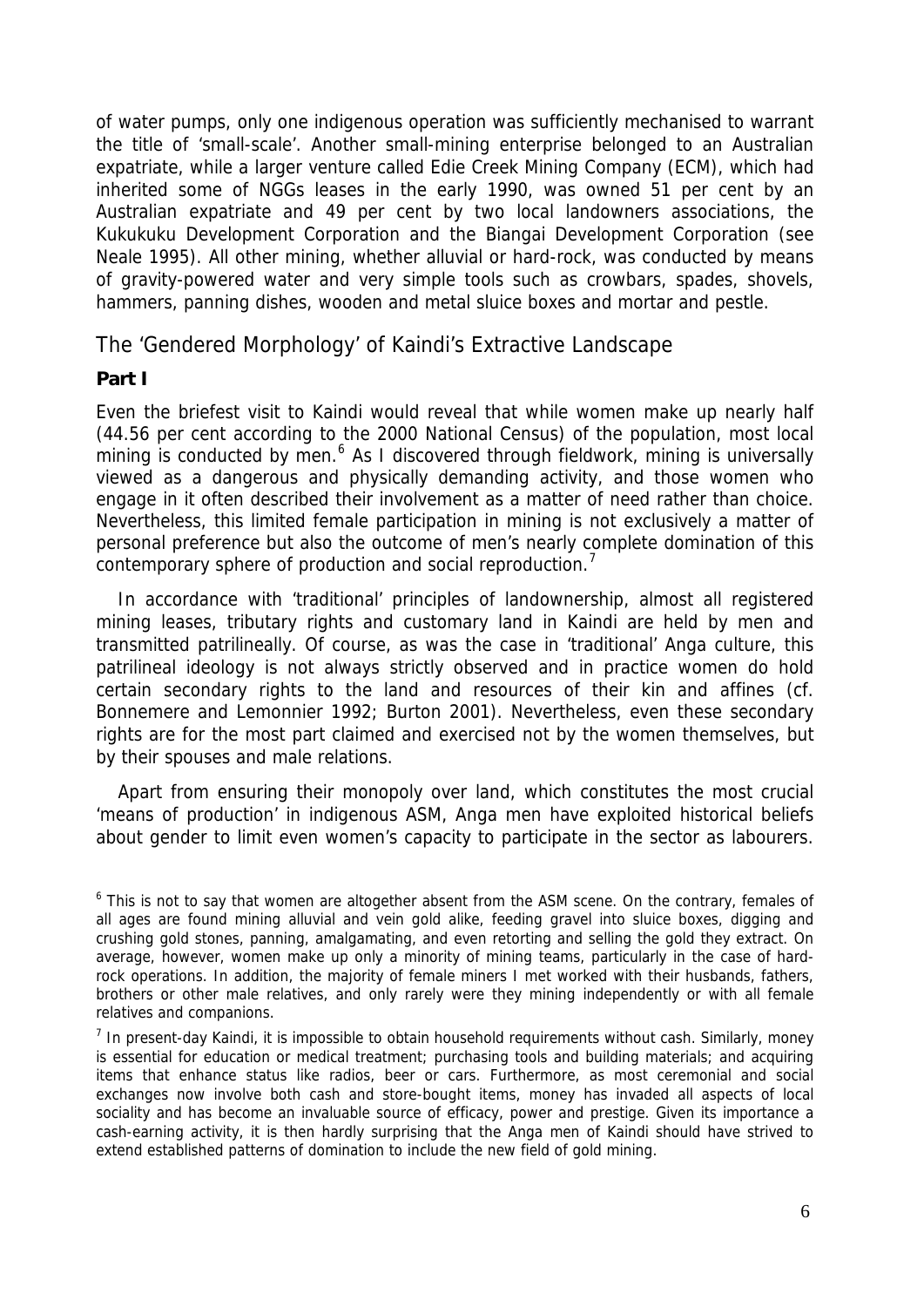Like all other Anga (Bamford 1997; Bonnemere 1996; Bonnemere and Lemonnier 1992; Godelier 1986; Herdt 1981, 1987; Mimica 1981), the Hamtai and Menya followed a markedly gendered division of labour. While men took care of 'heavy duties' like felling trees and clearing and fencing agricultural plots, women undertook most day-to-day gardening chores such as weeding and the planting and harvesting of subsistence crops. Similarly, the hunting of large game, which used to have great subsistence and ritual significance, was an exclusively male prerogative and women were confined to catching less valued prey such as insects, frogs, rats, and lizards. Furthermore, men planted, owned, and tended the most valued forest and garden trees, like pandanus or areca nut trees, whereas women only helped in their harvesting and collected other forest produce like mushrooms, moss, ferns, and fruits. Women, on the other hand, were largely responsible for the rearing of pigs (a minor activity for the Anga compared to other Highlands peoples) and for everyday household chores that include child minding, cooking and the collection of water and firewood. Far from being confined to adulthood, moreover, this gendered mode of production formed an essential part of every child's socialisation, and girls as young as three were expected to follow their mothers and help them around the house and the garden, while boys were largely left free to play among themselves until they turned nine or ten, at which point they would begin to engage and be instructed in archery, hunting, and other masculine endeavours (cf. Bamford 1997: 63-4).

In present-day Kaindi, women are expected to absolve all the roles that 'traditionally' pertained to their gender. In addition, heavy male involvement in mining has actually augmented their daily workload, obliging them to take on even those tasks that traditionally fell onto men, such as the felling of trees and clearing of gardens (cf. MMSD 2002). Furthermore, Kaindi was settled because of mining rather than for its climate or the fertility of its soils, most mining settlements are located close to working areas but far from cultivable land, clean water supplies or sources of firewood and natural building materials, and population pressure has led to indiscriminate clearing of forests, loss of subsistence resources and pollution of water and land. As a result, local women have to walk considerable distances on a daily basis to wash pots and clothes, collect drinking and cooking water, and garden or gather fuel and forest foods, and their subsistence activities are made more difficult by harsher climates and often poor soils.

Coupled with their duties of child care, this effectively means that women are left with very little time to engage in gold mining, and that when they manage to do so they are forced to take even extremely young children along to the mines (cf. Crispin 2004; also see Hinton et al. 2003 for similar situations in Africa and Latin America). In addition, as girls are expected to help their mothers in their daily domestic and gardening chores from a very early age, they tend to gain lesser practical experience of mining than boys, who are also more likely to receive informal training in prospecting and mining techniques from their fathers and other male relatives.

Far from being simply a question of skill acquisition, this differential involvement in gold extraction has deep implications for how men and women come to relate to the land and the spiritual cosmos and for what could be labelled 'the mystical ecology and economy of indigenous mining'. So, for example, the Anga of Kaindi believe that avoiding mining accidents, locating new ores, and winning gold from known deposits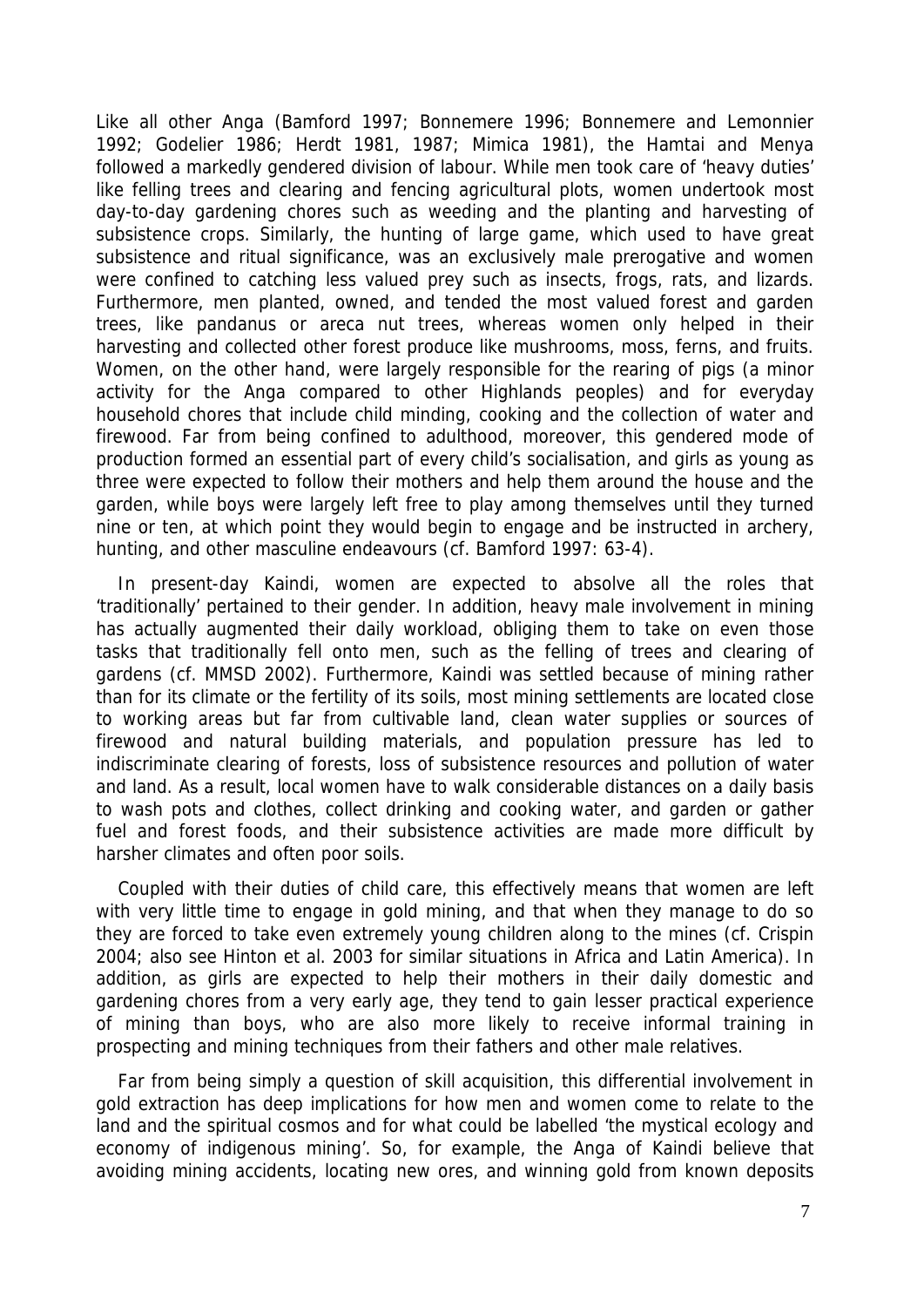depend on the goodwill of the ancestral and nature spirits (hikoäpa) that guard the land and its riches. Although some people possess magic and ritual means to communicate with the *hikoäpa*, it is mostly through dreams (wata) that the spirits provide counsel and guidance to the miners.

Overall, women are reported and report to experience far fewer 'gold dreams' than men. One of the reasons commonly given for this difference is that the *hikoäpa* only 'love' and 'help' those they 'know'. Thus whether male or female, a newcomer to the mines will not receive many or any 'gold dreams' until, after weeks or months of living and mining in a specific area, s/he will have won the trust of the local *hikoäpa*. According to this same logic, women receive fewer 'gold dreams' because, as many an informant put it, 'if you hunt you'll have dreams about hunting, if you garden you'll have dreams about gardening, and if you mine you'll get dreams about gold'. Being less involved in mining due to competing responsibilities, women are thus held unable to develop as close a relationship to the spirits of the mines as their male counterparts. In turn, this results in a widespread belief that they should leave all mineral extraction to the men who, thanks to their deeper spiritual connection to the gold, can mine it more productively and with lesser risk to the *hikoäpa*, the environment, and themselves.

Apart from this singular catch-22, the Anga women of Kaindi face other cultural barriers to full participation in the ASM sector. As was the case for the wider Anga region (see Bonnemere 1996: 184-5, 189, 191; Herdt 1981: 84), pollution beliefs and specific ideas regarding male and female physiology were intrinsic to the gendered division of labour of Hamtai and Menya society. Today, the miners of Kaindi maintain that women are *inherently* dangerous beings whose presence (particularly but not only around and during menstruation times) in the mines can pollute the gold and anger the hikoäpa (cf. Biersack 1999; Clark 1993; Ryan 1991: 52; Hinton et al. 2003; MMSD 2002). So strong is this belief that even male miners who have frequent sexual relations with women are considered less likely to find gold and to be at greater risk from mining accidents. In part, this is said to be because sex temporarily pollutes male bodies, making them as 'offensive' to the spirits of the gold as those of women. However, there is another reason why too much contact with women should be avoided.

As appears to have been the case in pre-modern times and to be true to this day in non-industrial societies (Eliade 1978 [1956]), the miners of Kaindi conceptualise their rapport with the spirits of the mines in highly sexualised terms. Thus in many 'gold dreams' I recorded the *hikoäpa* appear as (often white) women who offer 'marriage' or sex to the miners. More generally, the miners hold that 'Gold is like a woman, and it wants a man, a husband, to work it'. So engrained is this logic that men often referred to the spirits of the gold with whom they had regular oneiric intercourse (literally and figuratively) as their 'wives'. Even more interestingly, their actual spouses seemed to do just the same, as I first discovered when, in the course of an interview, a woman matter-of-factly asserted: 'My husband has a first wife, another woman, a white woman. She lives in my husband's workplace…she was with him before I married him. She's his first wife. I, who am the real woman, I am only his second wife'.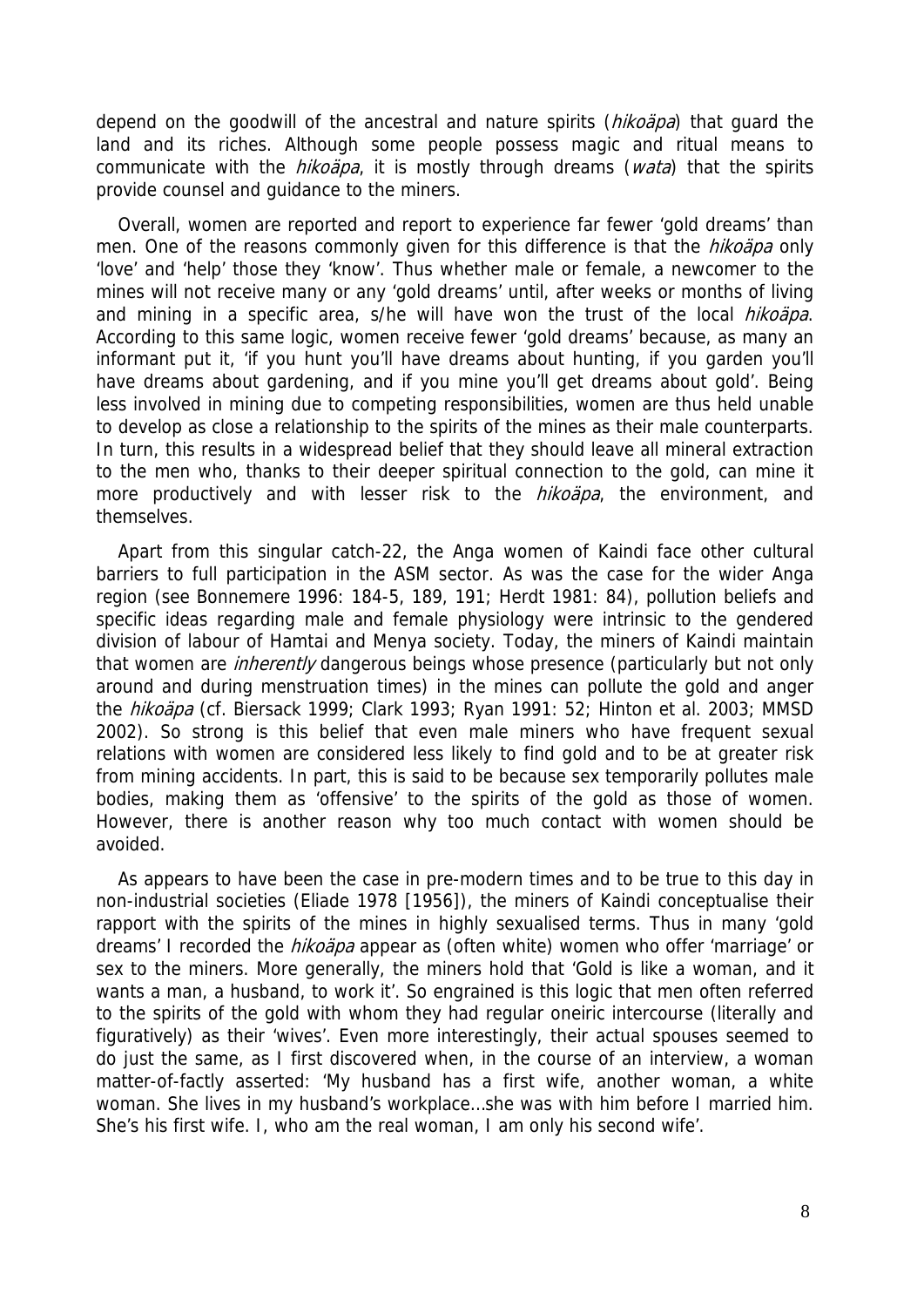Now, as known from time immemorial polygamy represents, whether officially sanctioned or not, the foremost mother of misery. In Kaindi, this truism applies as much to the partly spiritual as the purely flesh-and-blood triangle. In fact, many Anga believe that the female spirits of the gold, who are just as capable of jealousy as of love, will withhold their bounty from men who 'betray them' by marrying, sleeping and having children with other women (which, as my informants pointedly highlighted, explains not only why womanisers never remain rich for long, but also why younger men, who have few if any wives and children, always appear to get more gold from their labours than older, and thus more experienced but physically weaker, colleagues ever do).

Now, whether this is justified in terms of their polluting physiology, or because they're not sufficiently close to the *hikoäpa*, or again because they can make these spirits angry with jealousy, the fact remains that most Anga men proclaim that 'if you let women mine, the gold will disappear from your land, or landslides will cover and kill you', and on this basis attempt to keep women away from their workings. Moreover, as men control not only the public sphere of politics (all community leaders and local politicians are male) and institutional representation (women are scarcely if at all represented in official and unofficial landowners associations, miners associations, and government institutions like local administrations, the police, or the local courts), but also decision making within the household, even when they manage to engage in mining and obtain their share of gold, women find it hard to hold-on to it and are often forced to hand it over to their male relations or reinvesting it in accordance to the latter's interests and wishes (cf. Crispin 2004). In turn, this means, firstly, that women have less of an incentive than men to mine because they will often be unable to benefit directly from it, and secondly, that they will find it harder than the men to acquire and maintain tools like metal bars, dishes, boxes, shovels, or to procure mercury or water pumps, without which they will be unable to mine, or at least to mine as productively as their male counterparts.

#### **Part II**

Far from being simply the product of 'traditional' Anga culture, however, the gender inequalities of Kaindi's extractive landscape also reflect the peculiar history of colonial development of the Morobe Goldfields and the Western 'culture of mining' that continues to dominate the legislative system of PNG. Thus when the goldfields were opened in the 1920s, the Australian Administration decided that only married women would be allowed to join in the gold rush. On the one hand, this was justified in terms of protecting 'the weaker sex' from the harsh living conditions of the frontier, the risk of attack by hostile local populations, and from sexual violence by indentured labourers (a recurrent obsession of the PNG colonist). On the other hand, however, the move was prompted by a logic not very dissimilar to that reported above for the Anga, that is that loose single women and 'prostitutes' would 'exploit' ('pollute') the miners, draining them of their will to work and relieving them of their hard earned gold (see Demaitre 1936; Roberts 1996: 55).

What is more, even married women faced considerable resistance when attempting to enter the goldfields. In her highly entertaining Mountains, Gold and Cannibals (1929: 1), for instance, Doris Booth recounts how, on her attempt to leave New Britain for the fields, 'the Government Secretary at Rabaul told me that a woman could not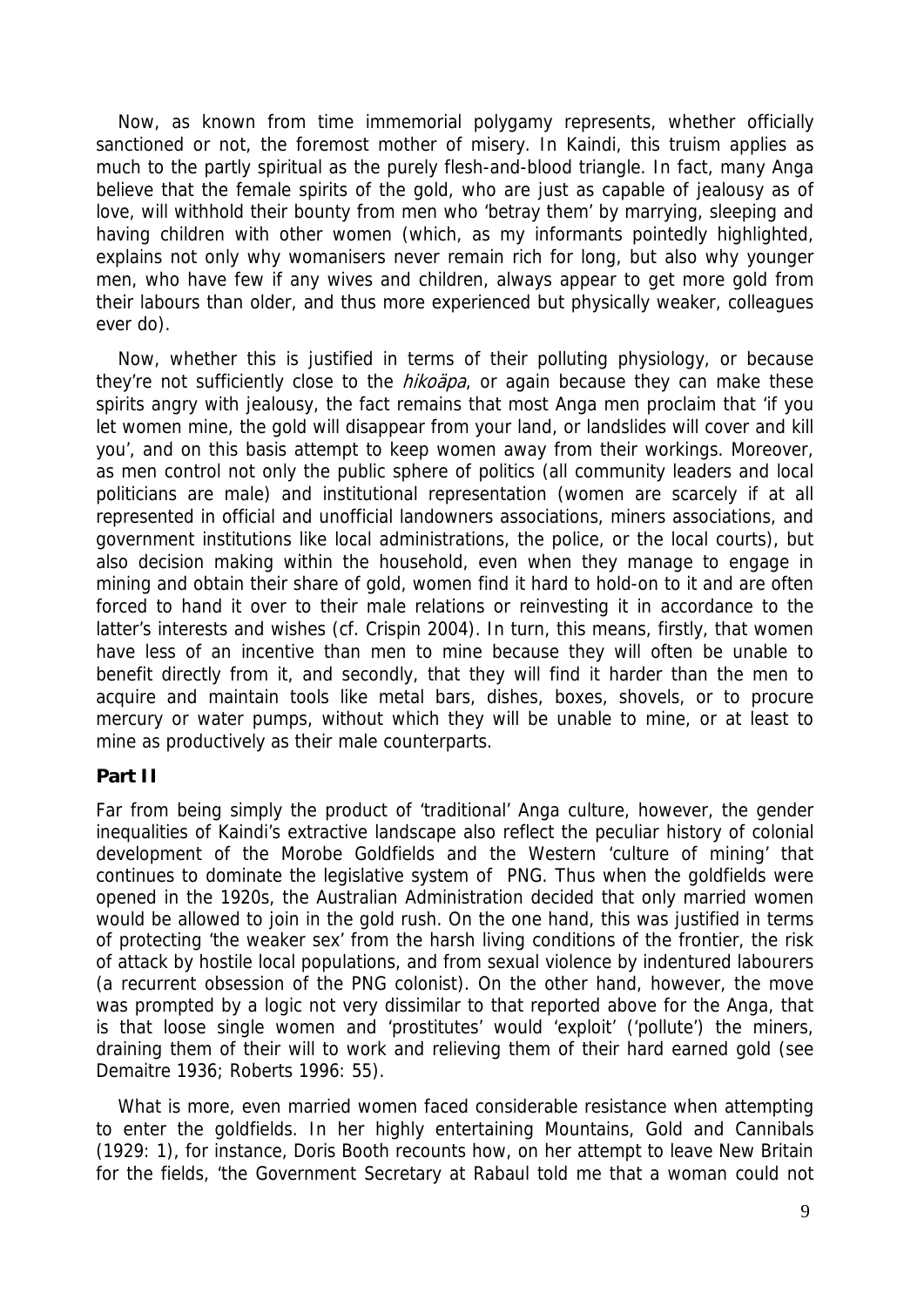hope to reach the locality. The country was inhospitable, he said, and the natives were hostile—even cannibals. On no account, he concluded in his best administrative tone, would he issue me a miner's right'. Even though she applied to travel with her husband, Doris had to be smuggled to Morobe in a private schooner. When she reached Salamaua, the prospectors who had already flocked to the area welcomed her with such charming words as, 'if you were my wife, I would club you before I let you go!' (Booth 1929: 36). Eventually, Mrs Booth prevailed and the Mining Warden issued her a miner's permit. A trained nurse, she then settled near Wau and, as she ironically points out in her memoirs, was later awarded a Member of the British Empire for saving the lives of many a (male) miner during the worst dysentery epidemic of the Morobe Goldfields by that very administration that had tried so hard to keep her from ever entering them.

Of course, the very fact that Mrs Booth made it there indicates that the mines of Morobe were not wholly female-free zones. From the very early stages, women became miners to follow their husbands or became wives in order to join in the gold rush, and Edie Creek itself came to have its long-term female residents (Clune 1951: 52; Roberts 1996; Sinclair 1998). Having said that, even decades after their opening, the European women of the goldfields remained few in numbers and continued to be largely confined to domestic and 'ancillary' roles rather than being directly involved in resource extraction (cf. Roberts 1996; Sinclair 1998; Demaitre 1936; Struben 1961).

Far from having escaped the attention of the first Anga indentured labourers, this reality fed into and strengthened their own cultural understanding that women and gold should not mix. What is more—as I realised after hearing young and old men alike explain time after time, 'If I am present, I don't let any woman mine (on my land). In our traditional ways women stay in the house and look after the children and cook food for their husbands and nothing more; and when the white men came here to mine they followed the same law, they didn't let their women into the mines, oh no! Women were not allowed in the mines, they had to stay in the white men's houses, and that was it'—the patriarchal ideology that permeated the goldfields in the colonial era was used and continued to be employed by the Anga as a justification for keeping their own female folk out of mining.

In addition to strengthening and justifying autochthonous prejudice, the indentured labour system, mining laws, and 'macho' culture of Western mining that shaped the pre-independence development of the Morobe Goldfields ensured that indigenous men became involved in resource extraction in much greater numbers and long before indigenous women, who in most cases remained in the villages to meet the subsistence needs of their communities and, even when they did make it to the mines, would very rarely be employed as workers or tributers by European miners, syndicates, or the larger companies (Healy 1967; 1968; Kuluah 1983; Sinclair 1998). As a result, indigenous males found themselves better placed than their womenfolk to learn Pidgin and 'the ways of the white men', gain mining skills, develop contacts within the industry and, once Papua New Guineans were permitted to work independently and the expatriate miners started to leave, to obtain miner IDs and take over abandoned or newly registered mining leases.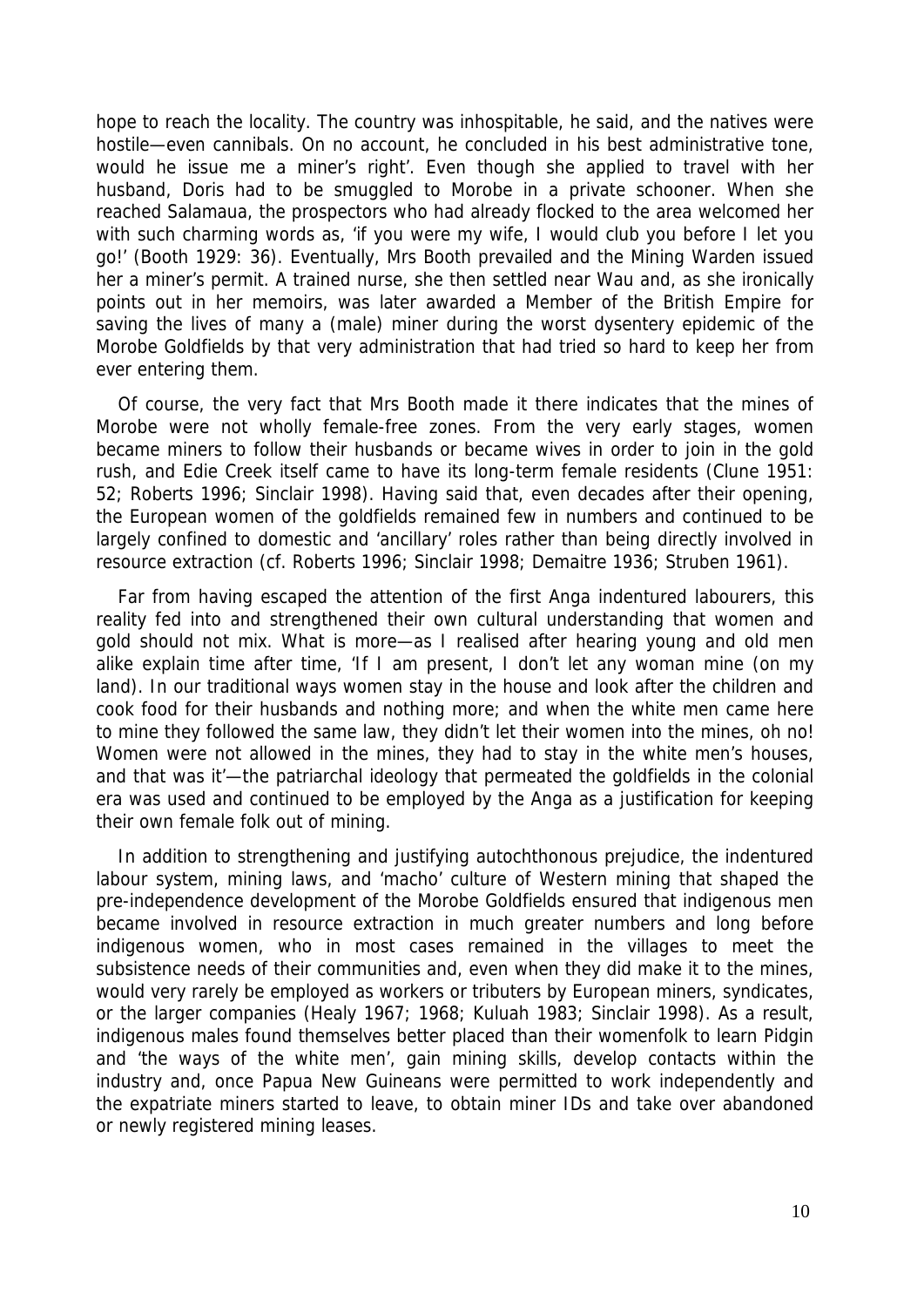Instead of redressing these historical inequalities, successive reviews of mining law and practice since independence have only succeeded in ensuring their continuity. According to the latest incarnation of the PNG Mining (Safety) Act (Chapter 195A, Part III, Division 3, Clause 23), no women are to be employed in underground workings and, more crucially, female workers can be employed in *any* type of mining operation only if: a) they are over 16 years of age (which also holds true of men); b) they are engaged in exclusively clerical or technical duties; or c) they work a tenement of which they are the holders. Because of these limitations, women have fewer legal employment opportunities than men within the large scale extractive sector. In turn, this means that they are at a relative disadvantage in terms of earning potential, exposure to mining-related health and safety practices, and the acquisition of technical skills transferable to ASM.

Today as in the past, moreover, the gendered organisation of large-scale foreign companies directly influences Anga understandings of who should and should not be allowed in the mines. Indeed, when arguing with me, among themselves, and with their women about why men alone should be allowed to mine, the Anga men of Kaindi systematically pointed to the fact that all mining staff at Morobe Consolidated Goldfields are male and that women are hired only to work as caterers or in the offices as confirmation that even the Europeans know that allowing women into the mines makes gold scarce and angers the *hikoäpa* into causing landslides and other potentially fatal accidents.

By stating that women can mine only in a tenement over which they hold title, the *Mining (Safety) Act* also hinders women's chances to be legally and independently involved in artisanal and small-scale mining. One way women have to circumvent this is to become the 'tributers' of a company or an established leaseholder. Under this system, a woman could mine alluvial deposits within the company or individual lease and pay a share of the gold she extracts to her employer. Under the old mining legislation, tributers *had to be taken on* because claims and leases had to be continuously worked and manned by a minimum amount of workers in order to be retained (Weston 1978). With the new Mining Act, however, this requirement ceased to exist and now both companies and individual leaseholders have neither the obligation nor the incentive to hire new tributers or retain old ones. As a result, women have even fewer opportunities than in the past to work for the larger companies and, at least in Kaindi, those who operate as tributers under individual leaseholders tend to do so informally and thus, not being officially registered, illegally.

Of course, women could always apply for registered tenements from the government. However, their chances of acquiring such titles are, to say the least, very remote. As already mentioned, in Kaindi men have a firm stranglehold on ASM, are better placed to gain employment in the large-scale extractive sector, and dominate all spheres of public and private decision-making. In turn, this means that women are less likely to receive formal education (families are more likely to invest in the education of sons than that of daughters), to acquire technical and practical skills related to mining, and to accumulate savings, which makes it harder for them to cope with the paperwork required for applications, to pay the necessary registration fees, and to demonstrate to the relevant authorities that they possess the knowledge and the capital to exploit the proposed lease. Even if they were to succeed in that, the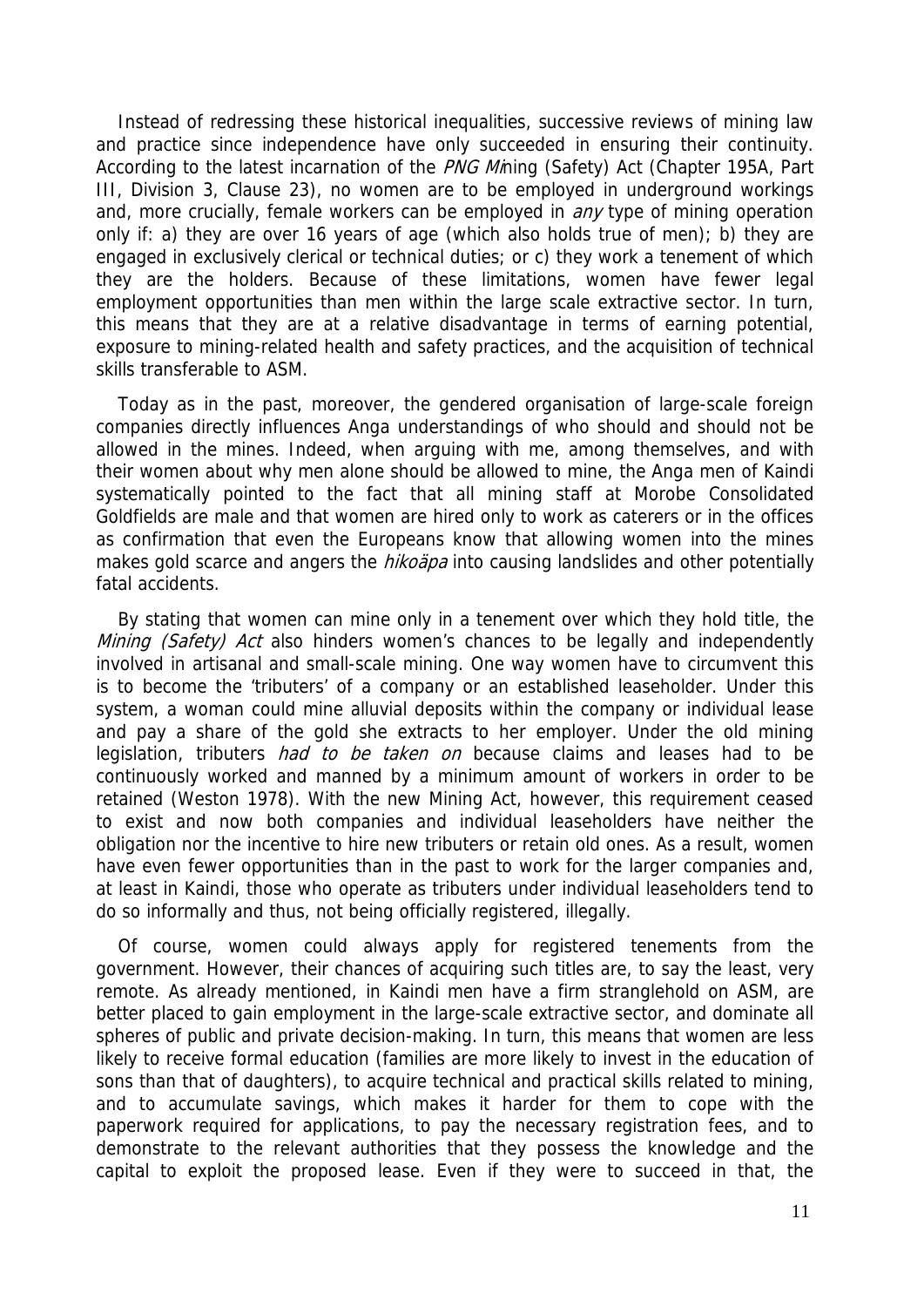traditional Anga principle of patrilineal inheritance would mean that at the next generation the lease would in any case pass to the woman's son, brother, or other male relative. And here we come to the last issue with current PNG mining law.

According to the last *Mining Act* (1992, Part II, Clause 9.2), any natural person who is a citizen of PNG, including women, can engage in the non-mechanised alluvial mining<sup>[8](#page-11-0)</sup> of an area of which s/he's the owner without having to register it as an Alluvial Mining Lease. Ostensibly, this provision was introduced to widen and legalise indigenous participation in the ASM industry by enabling 'customary landowners' to mine their land without the need for expensive and complicated paperwork. In practice, however, the new law widens participation only in so far as this is permitted by the customary system of landownership of each particular PNG community and leaves all PNG women who desire to mine but live under patrilineal regimes of social organisation and of land tenure just as dependent on their male kin and as disempowered as they were before it was introduced.

#### **Part III**

From what has just been written, it is clear that while 'traditional' indigenous sociality and culture do pose some obstacles to female participation in ASM, sectoral gender inequalities are also connected to events that unfolded in the colonial past and to current mining law and practice. In addition, if indigenous 'beliefs' and 'cultural attitudes' to gender and mining are not to be essentialised and misrepresented, it is important to observe that they are neither unambiguous and unopposed nor resistant to change.

To begin with, although some women—and particularly the older ones—appeared to agree that their gender should limit itself to rearing children, cooking and looking after the household and growing and selling garden produce; or that being like a woman gold gives itself more freely to men than to women; or again that the presence of one of them makes a mine barren and dangerous, many other asserted, particularly when alone or in an all-female group but also in the presence of their husbands or of other males, that these were only 'lies' (tok giaman) that men use to keep all important activities and valuable things, including mining and gold, to themselves.

In particular, some of my female informants vigorously denied that the spirits of the gold are more attracted to one or the other gender. Instead, they argued that all that matters to the *hikoäpa* is whether a miner makes good use of the gold s/he gets or if s/he spends it on bad things (*pasin nogut*) like alcohol, promiscuous sex or gambling, sometimes commenting further that, as men are more likely than they are to engage in such type of behaviour, they actually make better and more productive miners than their male counterparts. On the other hand, certain women did not altogether refute the gendered nature of the gold but reasoned that its guardian spirits can be either women or men, and that as such they can be partial to either male or female miners,

<span id="page-11-0"></span><sup>&</sup>lt;sup>8</sup> That is the mining of 'all unconsolidated rock materials, transported and deposited by stream action or gravitational action, which are capable of being freely excavated without prior ripping or blasting' (*Mining Act* 1992, p.2) conducted 'by the use of hand tools and equipment but not by pumps nor machinery driven by electric, diesel, petrol or gas-powered motors' (ibid., p.3).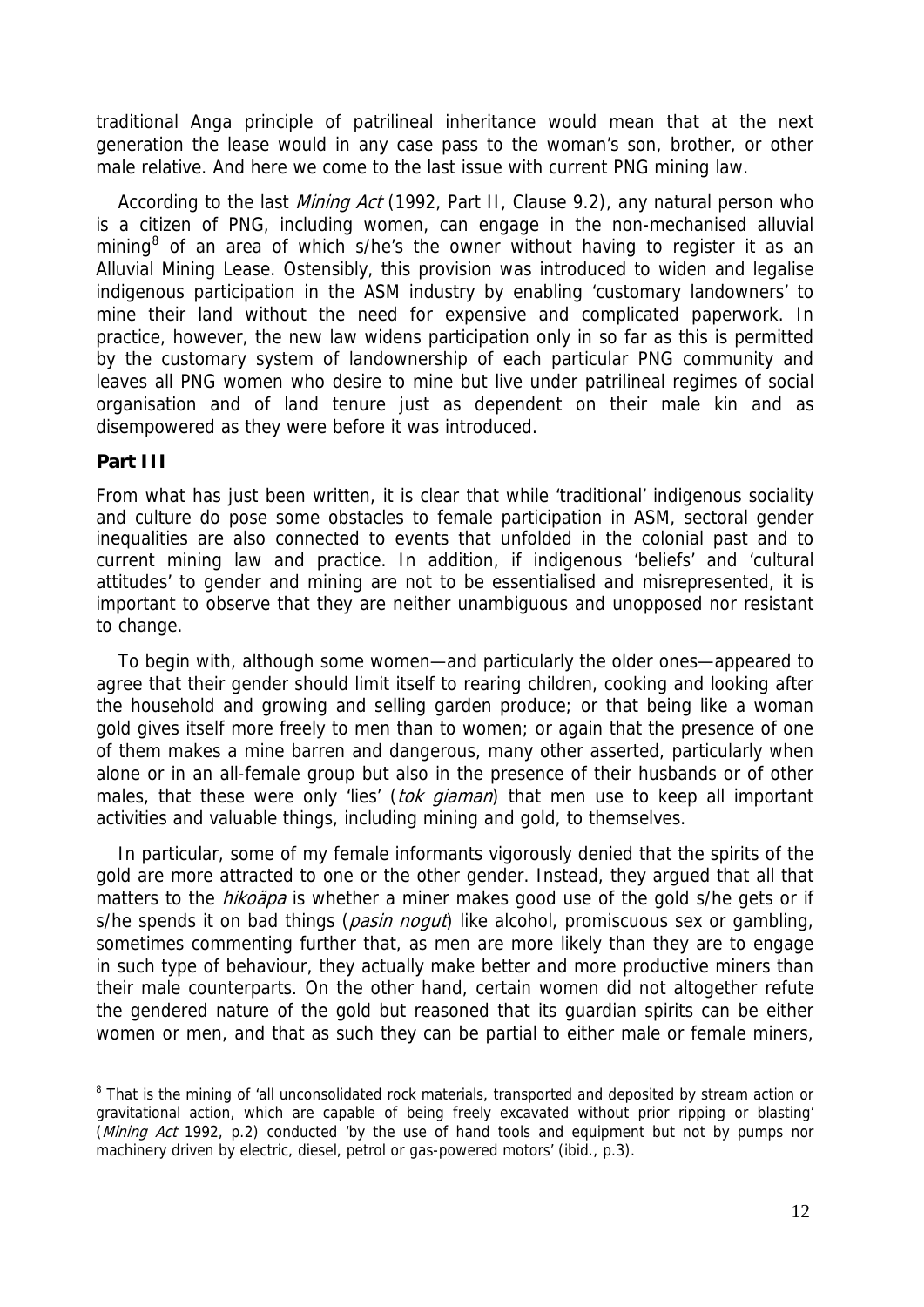according to each particular case. So, for example, during a spot of participant observation with a mixed group of alluvial miners, a young woman stood up after panning her gold dish and called out to me. When I approached her, she excitedly pointed to three shiny gold specimens in her dish and said, 'Look! My husband came here to work yesterday. He dug this same spot and got nothing. But look here, look at what I found! This gold must be a man, and he only wants women to marry him. You see, sometimes the boss of the gold is a woman, and she loves only men. She wants to marry them, so she gives them gold. But other times it is a man, and he wants to marry a woman. If a man tries to get his gold, he'll get nothing and will walk away empty-handed. But if it's a woman who digs, she'll find gold…he'll give it to her.'

In other cases, while women assented that they should ideally refrain from ASM, they then added that, as these days many husbands, fathers, and brothers waste all their money on drinking, gambling, and prostitution and fail to adequately provide for their wives, children, and sisters, women are left with no alternative but to become miners and concluded that men should bear this shame in silence instead of attempting to prevent them from doing whatever they can to meet their own and their children's needs.

As well as being resisted and subverted by women, the idea that gold is totally averse to females and that women should have no role whatsoever in mining falls short of universal and unambiguous currency even among the men. To begin with, all men I met accepted that women are perfectly capable of receiving 'gold dreams' from the *hikoäpa*, and even that some of them, usually referred to as the 'good women' (*äpaqa qeta ti* or *äpaqa kayata ti*) or those who have 'qood blood' (*hinge'ä kayata ti*), obtain more of these 'omens' and thus potentially more gold than the average male miner. In addition, some women were widely believed to possess the power to attract gold to themselves and their land or to make other mines barren, either because of their 'good blood', or because they are seers (hingo wa'anga) with secret means ( $p'mapane'a$  or  $pä'd$ ) of contacting and binding the hikoäpa, or because they hold the destructive power of witchcraft (*phänga*).

As is the case among women, moreover, some Anga men questioned the belief that one's gender has any direct bearing on one's ability as a miner, arguing instead that what truly matters is whether one lives according to the teachings of the Bible and spends one's gold in a considerate way or, more rarely, that minerals are just inert things that are simply found and exploited with skills and sheer luck. What is more, whilst the majority of men maintained that women should ideally stay out of mining, many of them had—like a prominent local leaseholder who, observing a group of women mine close to his lease commented with resignation, 'What they are doing is bad, but how are we to stop them?'—grown to accept that from the late 1970s and 1980s things had changed too much to ever return to the complete exclusion of women from mining. Asked what had contributed to this alleged increase in female participation in ASM over the past two decades (which unfortunately I found no reliable archival sources to either confirm or dismiss), my informants repeatedly mentioned a number of concomitant factors.

For a start, at Independence PNG enshrined the goal of gender equity in its national law and constitution, and prominent national and local figures and politicians gave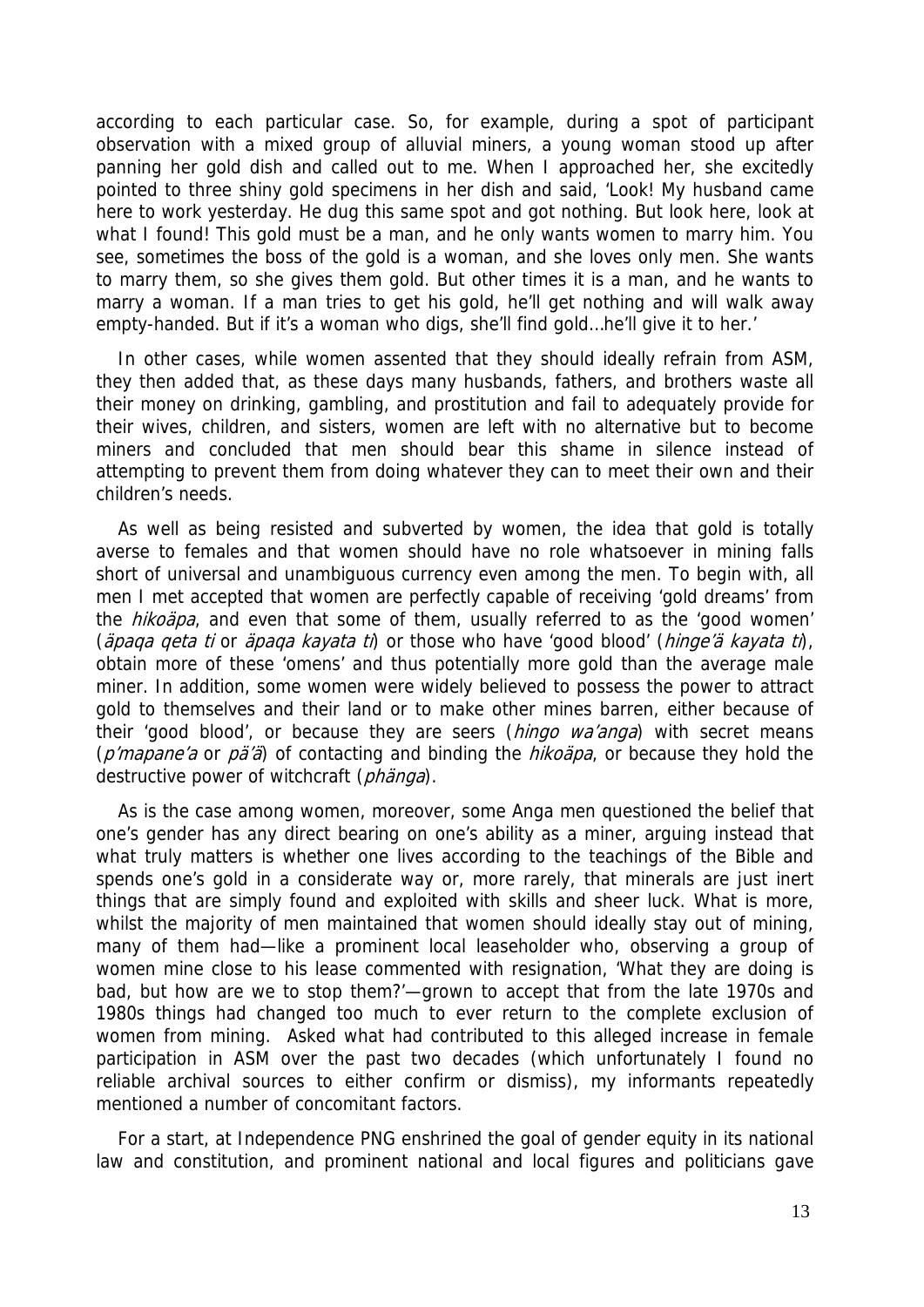public support to the rights of female citizens to participate fully and equally in the economic, political, and social life of the country. As seen in relation to mining legislation, these discourses did not translate in the complete eradication of established patterns of discrimination. Nevertheless, many Kaindi women felt that they had served to make people aware that women too had 'rights' and to encourage them to gradually challenge their men's exclusive monopoly on mining. Of course, this process was also facilitated by a series of other modern developments, including the abandonment of Anga male initiation, the incorporation of men and women in a single and more equal ritual community under the aegis of Christianity, relatively greater access to education for both genders, the weakening of pollution beliefs, and the collapse of parental control over marriage, which, as has been the case in other Anga areas, have collectively led to a greater level of equality and mutual acceptance between the genders than was 'traditionally' the case (see Godelier 1986: 220-24; Herdt 1987: 210).

According to many male and female informants, this process had a 'snowball effect' because, when the first younger, post-independence Anga and non-Anga women began to break established taboos to directly engage in gold mining, often with the open or at least muted consent of their young husbands and male relations, they served as an example to others, encouraging greater numbers of women to follow in their steps.

A second important boost to female engagement in ASM was given by the process of deregulation of the sector that unfolded in the late 1980s and 1990s. Before those changes took place, only the holders of a miner's ID were allowed to mine and to legally sell gold. As the vast majority of permit holders were male, women had little incentive to mine independently because they were effectively unable to sell any gold without passing through their husbands, kinsmen, or male employers, who would more often than not retain all profits for themselves. Today, on the other hand, miner IDs no longer exist and intra-national gold transactions are fully deregulated, so that women have a greater incentive to mine because they can retain a greater portion of what they get, either by mining in secret or on unclaimed land or, if they have to work with a husband or male relative or for a leaseholder who will appropriate most of their declared finds, by hiding part of the gold they produce to sell of their own accord either locally or in Wau and Bulolo.

In addition to offering women an incentive to mine by making it easier for them to retain part of what they produce, the recent relaxation of mining legislation and regulations and the progressive decrease in the levels of supervision and control of local mining operations by Department of Mines (DOM) officials made it easier for new migrants to move to Kaindi to open virgin land or to squat on existing leases and 'customary holdings'. As international mineral prices rose in the face of the worsening or stagnating economic conditions of the Bulolo District and wider PNG, ASM became an increasingly attractive proposition to both the urban unemployed and migrants from areas with little cash earning opportunities and/or growing land pressure (precisely like the Menyamya District and the Kerema Sub-District of the Gulf [see Hanson et al. 2001]). In turn, this led to massive levels of immigration which, as mentioned in the opening overview of the Kaindi area, resulted in a manifold increase in the number of people living and working at Kaindi.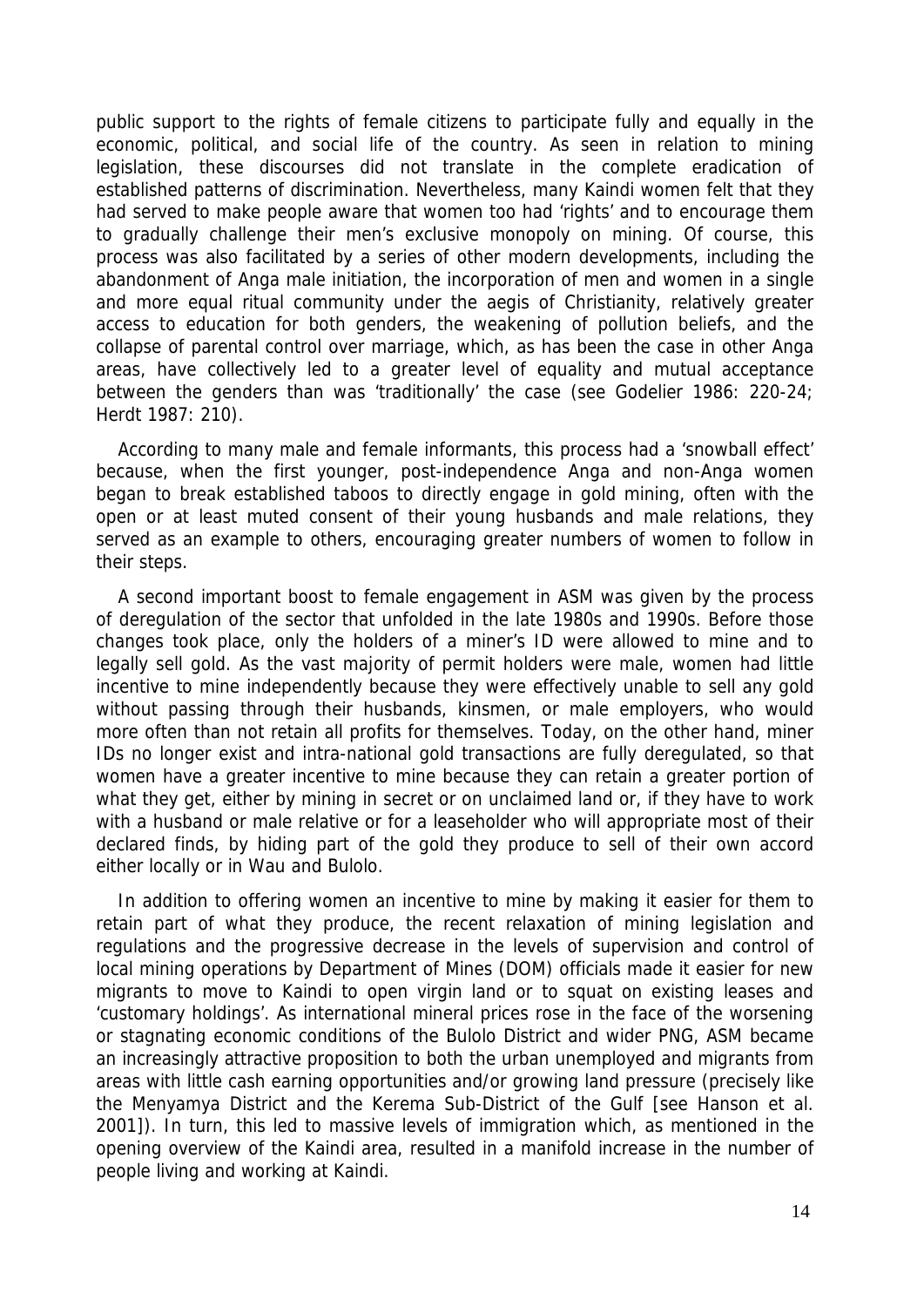As had happened in the original gold rush of the 1920s, however, local deposits amenable to exploitation by simple tools proved insufficient to comfortably sustain such a large number of people and the miners of Kaindi found themselves competing more and more intensely for increasingly scarce resources and getting lower and lower returns for their labours. In turn, this meant that all but a few miners soon found it difficult to provide for their own and their family's sustenance without some occasional or full time help from their wives or female relatives, and so the historical reluctance of Anga men to allow their women to mine was gradually eroded by sheer economic necessity.

But if more women became directly involved in gold mining because their men could no longer adequately provide for them and their children despite their best efforts, many others were forced to do so because their men refused to contribute to the running of their households and spent their earnings on beer, gambling, and prostitution. As well as being recognised by the women, who, as related above, use it to justify their participation in ASM, this reality is also fully acknowledged by the men, and on many an occasion I was told by some leaseholder or other that, although women should not be allowed to enter the mines but should stay in the house or the gardens, he allowed some to work on his land because he knew that their husbands, fathers or brothers didn't 'look after them well' and felt too sorry to chase them away.

#### Conclusion: A Look to the Future

In the Kaindi area of the Bulolo District, female participation in mining is held back by a number of serious obstacles. To begin with, the 'traditional' division of labour and heavy male involvement in resource extraction leaves women with little time to engage in this crucial form of production. What is more, due to 'customary' patrilineal modes of land tenure, beliefs about female pollution and the sexualised nature of mining, and of their 'traditional' domination of public and domestic decision-making, Anga males maintain a high degree of control over both access to mineral deposits and the distribution and consumption of gold earnings.

As a result, women are disadvantaged in terms of their ability to access formal education, to gain practical experience of mining techniques, to benefit from miningrelated educational aids such as manuals or booklets, to obtain financing from commercial institutions, to acquire mining tools or fuels, or to meet fees for the registration of official mining titles. Far from being simply the product of 'traditional' Anga culture and sociality, however, the overwhelmingly male profile of Kaindi's ASM landscape is also a historical accretion of, among others, the indenture system and the patriarchal culture of mining that shaped the colonial development of the Morobe Goldfields, which is to this day perpetuated by the gender bias of PNG and international mining legislation and practice.

Despite all this, there is hope in the facts that those indigenous cultural beliefs and social practices that hold women from resource extraction are neither universally nor unambiguously accepted within the Anga community, and that female involvement in ASM appears to have actually increased over the past twenty years. Having said that, however, more can surely be done to promote greater gender equity in the sector.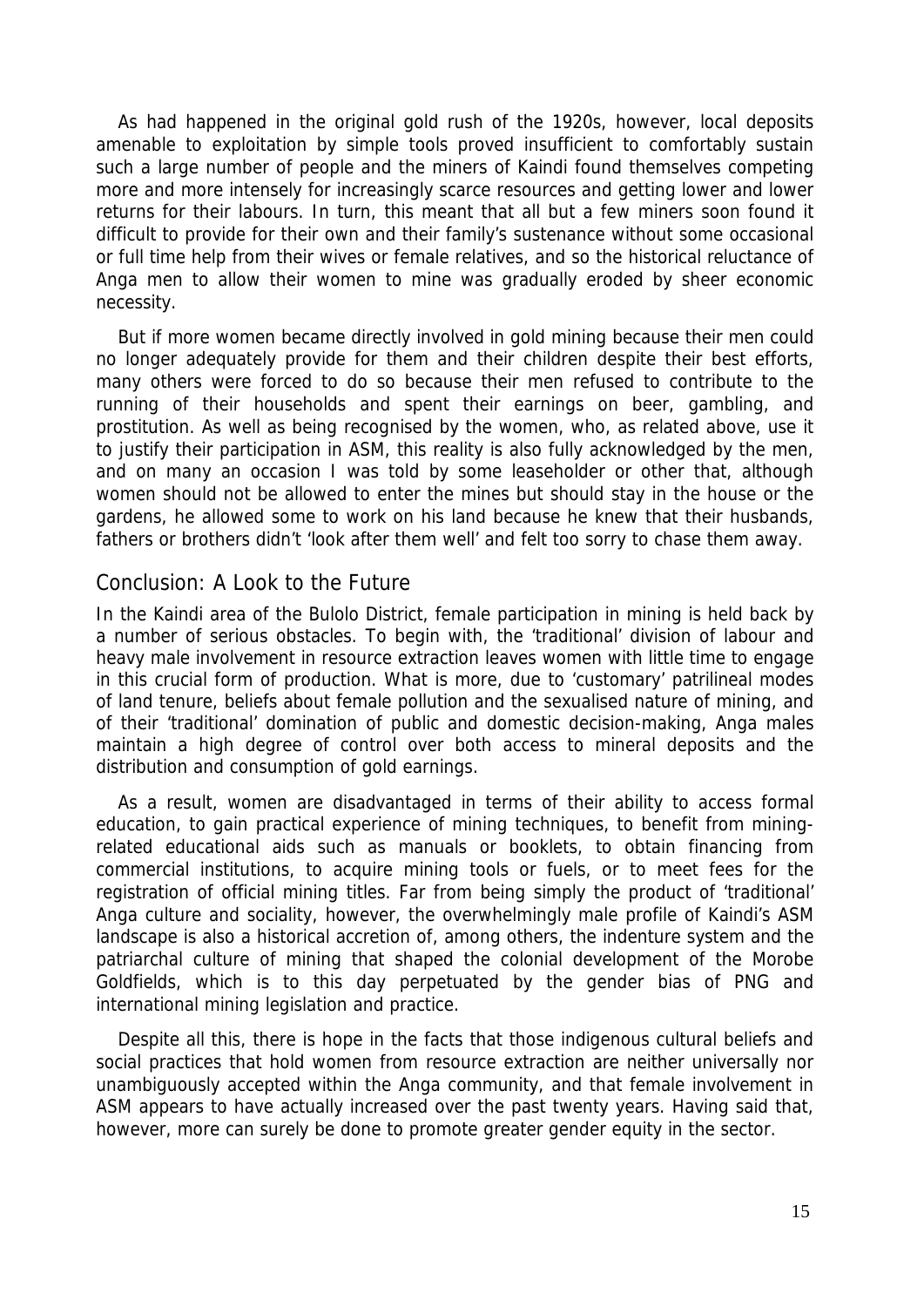To begin with, it is necessary to campaign vigorously in favour of women's rights to participate in ASM and to make female miners as visible as possible at both the local and national level. An example of how this can be done comes from a recent outreach programme funded by AusAid and administered by the DOM. One of the aims of the project was to produce educational videos and booklets about mining techniques and environmental and health and safety issues to be circulated in established mining districts and shown with portable video technology to isolated rural communities.

When programme officials filmed women carrying out mining to include a female element to these visual aids, they encountered resistance from local men (Crispin 2004). According to Crispin (ibid.), it was unclear if the men protested for they genuinely felt that the women being filmed were doing something technically wrong or out of jealousy because they would feature in the films instead of or alongside themselves. In my opinion, both reasons were probably true, but in addition to that, the teams' actions attracted protests because, by valuing female agency and knowledge, they were subverting male dominance of that important sphere of action and of production. In turn, this confirms precisely how important it is that any material designed to reach not only established mining communities, but also those who may be about to embark in the sector, should contain a visible reminder that mining should not be and needs not be 'for men only'.

In Kaindi as elsewhere in the developing world (see MMSD 2002), women are often forced to take even very small children with them to the mines, where they can be exposed to accidents such as landslides or to intoxication from handling liquid mercury, drinking from contaminated containers or puddles, or inhaling mercury vapours during retorting. Because of this, as well as for their own safety, it is therefore particularly important that women should be fully aware of the risks involved in ore extraction and in processes of amalgamation and retorting.

As I mentioned earlier on in this paper, however, women have comparatively fewer opportunities than men to gain practical mining experience and informal instruction from other small-miners and to be exposed to good practice and formal training within the large-scale extractive industry. As a result, it is crucial that they be actively targeted by and involved in future outreach and educational initiatives like the Japan Social Development Fund program to be implemented by the Wau Ecology Institute, which aims to enhance the capacity of small-scale mining communities to deal with social and environmental issues and to form an informal national network of ASM stakeholders, and the European Union Sysmin Infrastructure Development Programme, through which the DOM plans to provide training facilities for ASM operators.

Apart from technical education, women also need financial assistance to be able to engage more independently in mining and to obtain greater benefits from their labour. In Kaindi and wider PNG, artisanal and small-scale miners find it hard to obtain financing from commercial institutions, which are weary of getting involved in a business that is considered extremely risky, unwilling to lend to those with little or no collateral to offer as security for their borrowing and who have no credit records and limited proven management skills, and disinterested in clients with limited and sporadic earning potentials and who lack either good references or the capacity to deal with a rather complex bureaucracy and paperwork.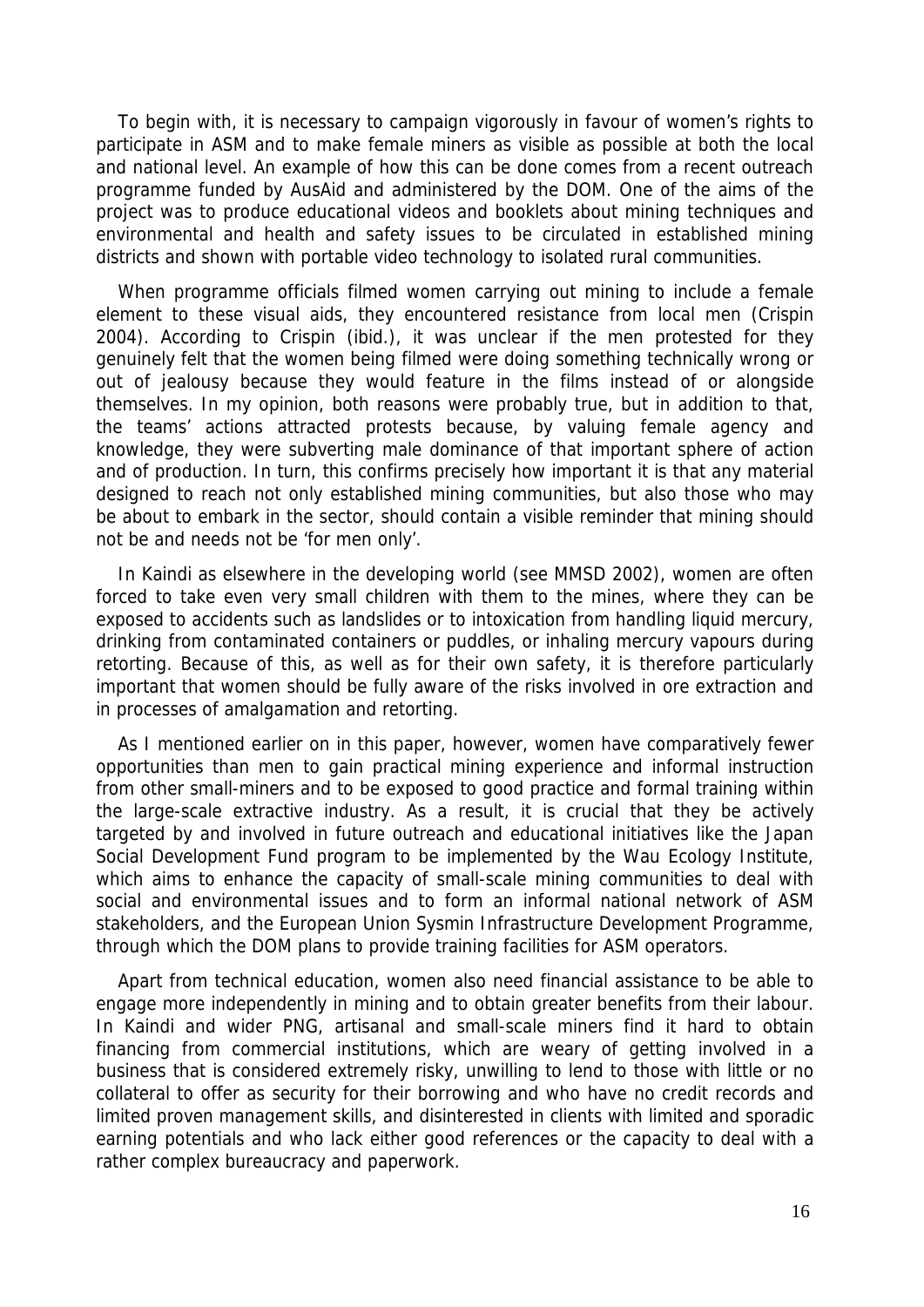But if accessing financing is difficult enough for male miners, it is even more so for women, who have generally lower levels of formal education, lesser control over family earnings and savings, and even less of a chance to hold formal title over mining, agricultural or residential leases or other forms of collateral. In turn, this means that women have but limited venues to raise funds to buy mining equipment, finance trips to better gold markets, or meet application fees for mining leases.

In the light of these problems, the recent opening of the Wau Microbank, a joint venture between the Asian Development Bank, the PNG Government, and the Bank of PNG represents a significant and potentially very positive development. Unlike larger commercial institutions, the Wau Microbank does not require references or complex paperwork but relies on a simple passbook system supplemented by photo IDs which the men and women of Kaindi found much easier to understand and to use. In addition, the bank accepts clients with very small and irregular incomes, offers 'group accounts' through which a number of small-earners can unite to save and borrow, and after a few months of saving provides small loans that are on average equal to or 1.5– 2 times as much as the loan holder's existing savings. Even more significantly, the bank travels to Kaindi on a regular basis to collect from clients who wish to add to their savings, a practice that is particularly helpful to women who, due to the presence of substantial numbers of 'rascals' (bandits) within and between Kaindi and Wau, are often put off travelling to Wau or Bulolo to save their mining or marketing earnings for fear of being robbed.

If women are to fully benefit from the new opportunities offered by projects like the Wau Microbank, however, they must be politically empowered and helped to gain greater control over local mineral resources. As observed in this paper, all local community leaders in Kaindi are men and all the most significant positions in local government and administration and in crucial institutions such as indigenous landowners' associations or the miners' association rest firmly in male hands. In order to counter this monopoly, positive discrimination practices should be considered in the local politico-administrative order and women should be encouraged to form their own associations, and most especially a female miners' association.

That this is not only possible but desirable is shown by existing organisations such as the 'Kaindi Nani ('older sister') Group Association'. This body was formed in the mid-1990s by a middle aged Hamtai-Anga couple from the Edie Creek area of Mount Kaindi with support from a sympathetic female official of the Bulolo District Government. At the time of fieldwork, the organisation comprised nearly two hundred members, most of whom were Hamtai women engaged in the growth and marketing of garden produce and the processing and sale of store-bought foods and items.

With continued support from the District's Administration and from local interests such as Edie Creek Mining, the Nani Group managed, cleaned and maintained the market area of Kaindi, and had been responsible not only for creating a safer environment in which women could carry out marketing without interference from criminals, but also for successfully protecting their hard earned profits from repeated attempts by local male leaders, leaseholders, and 'customary landowners' to extract 'rents' and 'taxes' from the market users. In my opinion, organisations of this kind should be given support by local politicians and business leaders and by the Provincial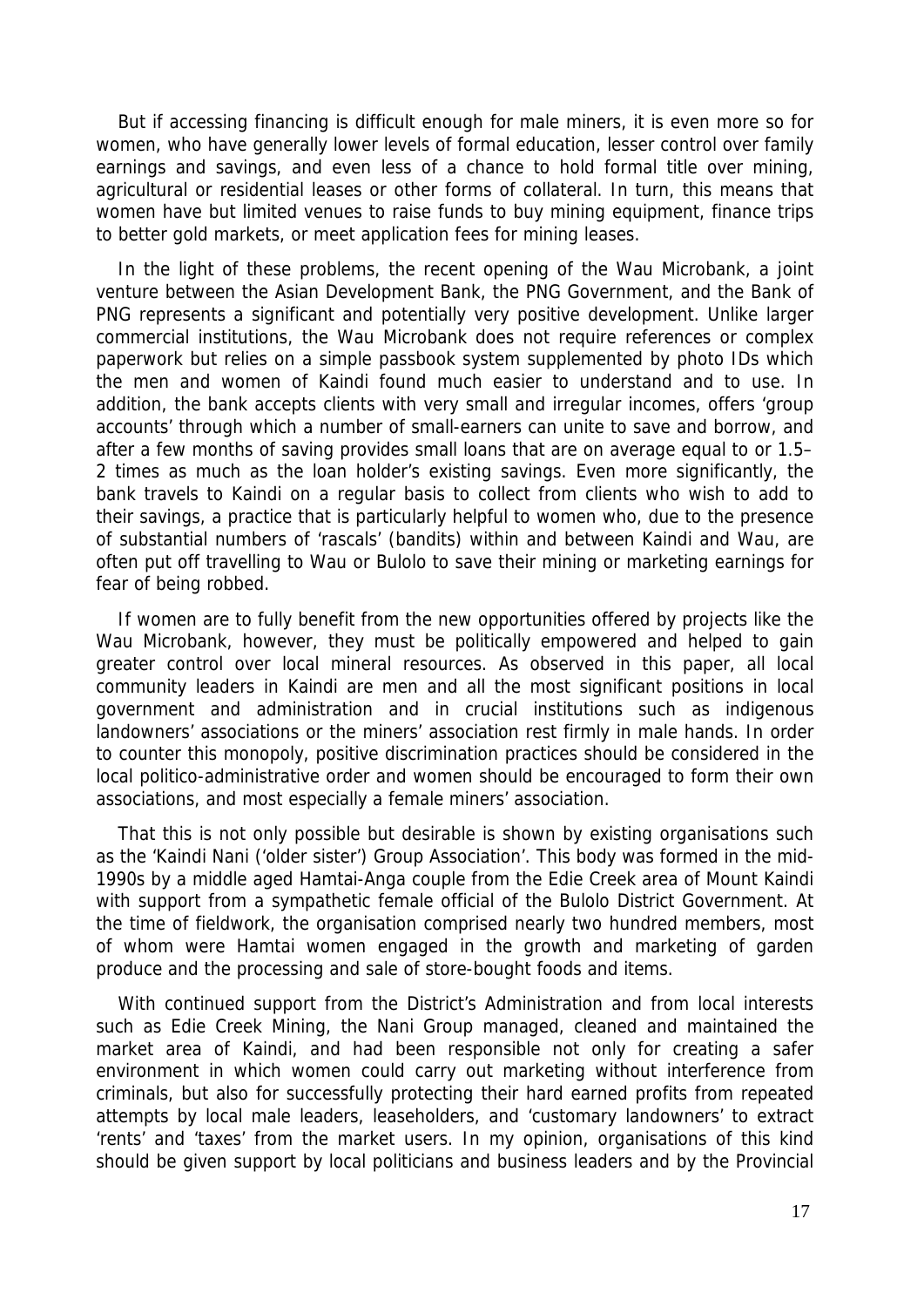and National Governments and could serve as a model for the creation of female miners' associations to promote and safeguard women's interests in the ASM sector (cf. Hinton et al. 2003 and MMSD 2002).

To achieve greater gender equity in PNG ASM, moreover, it is also necessary to review existing mining law and current employment patterns within the formal mining sector. Far from being exclusive to PNG, the concept that direct female involvement in large scale mining should be kept to a minimum is common in the legal frameworks of many other countries and is sustained by international conventions such as the International Labour Organisation's 1919 Convention on Night Work and the 1935 Convention on Underground Work. This principle, however, is based on what have been recently found to be rather 'shaky' health grounds (MMSD 2002: 205) and has as its only effect that women are grossly under represented in the PNG and global largescale mining sector and are almost entirely confined to clerical, nursing, catering, human resources, education, and other ancillary jobs (MMSD 2002: 205). In turn, this at once limits their earning potential and economic independence, thus making them even more likely to engage in informal mining, and compromises their relative ability to acquire skills and finances transferable to the ASM sector (cf. Hinton et al. 2003), thus hindering their capacity to mine safely, productively and independently.

As well as making women directly employable in large-scale mining operations, however, it is important to address recent legal changes that made tribute arrangements between companies and small-scale miners largely redundant. As an example of how this can help women, I would like to point to the case of an old Hamtai-Anga woman I met in the field. Yamiyae, as I shall call her here, was born in the Aseki area of the Menyamya District. When she was still a young girl, she married a Hamtai man, with whom she had two children. A few years into the union, her husband abandoned her for another woman. Now without access to land, Yamiyae went to live with relatives near Manyamya, where she met and married a Menya man whom I shall refer to as Luk.

From Menyamya, the two then moved to Kaindi, where one of Luk's parallel cousins worked for NGG. Eventually, Luk became a NGG tributer and the couple had two children of their own. In 1990, however, Luk died in a tragic mining accident, leaving Yamiyae and her children from both marriages behind. After Luk's death, some of his relatives from the Bulolo District and Menyamya confronted Yamiyae, whom they accused of having caused his death with 'poison magic' or witchcraft. In a heated confrontation, the group burnt down the couple's house and took away or destroyed all of Luk's water pumps and mining tools, and it was only thanks to the intervention of some distant relations of hers who resided in Kaindi that she wasn't killed that very night.

Although she received monetary compensation from NGG for the death of her husband, Yamiyae was forced to relinquish it all to her affines. In addition to this, Luk's relatives attempted to take Yamiyae's tribute away from her on the basis that she was 'only a woman' and had no right to hold on to the land of her husband. According to Yamiyae, however, NGG first and then ECM stood firmly by her side and refused to transfer her tribute rights to her affines. In a very touching account, Yamiyae told me how she initially struggled to mine and to garden at the same time.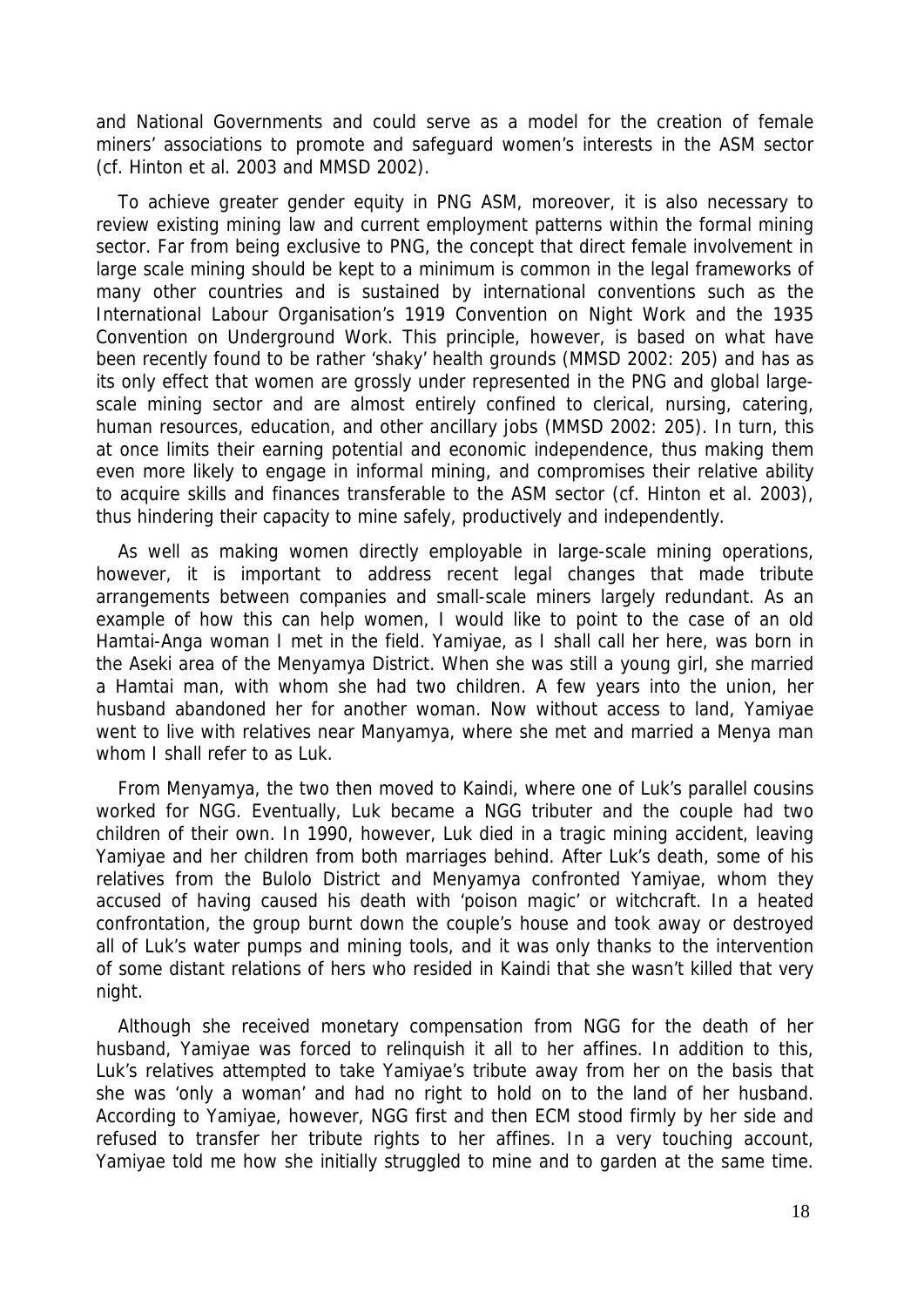After a while, a woman from a nearby settlement of full-time agriculturalists began to give her food from her own gardens, freeing Yamiyae to mine full time and accumulate enough resources to finance her children's primary and secondary education. In return, Yamiyae allowed the woman's family to work on her land when they needed money for store goods.

Similarly, Yamiyae received regular support and material help ranging from child minding to gifts of food or help in building houses and tool sheds from her neighbours and local relatives, whom she repaid by letting them work for her when they needed money to buy salt, soap, or other trade items. Finally, she succeeded in maintaining regular contact and positive relations with her relatives back in the Aseki area because she was able to assist them with Public Motor Vehicle (PMV) fares when they came to visit her and to contribute to marriage and funerary payments and other important exchanges in her community of origin.

As this story clearly illustrates, Yamiyae's tribute arrangement with NGG/ECM and the support she received from these companies enabled her to retain control over both her labour and her mineral resources, by means of which she not only gained enough cash for her own and her children's sustenance, but managed to do something that normally only men are able to do, or at least to do to such an extent, that is to use her land as a bargaining tool and a means to win political and material support for herself and her children both in Kaindi and in her community of origin. This story also highlights the positive role small, medium and large companies operating in the formal mining sectors can play in empowering female miners and why it is important that they should be offered some form of incentive to hire, train and support more tributers and to ensure that a good percentage of them should be women.

Finally, there is a last crucial reason to review current national and international mining law to fully open the PNG and global formal mining sector to women and that is that this may serve as a positive example to ASM communities. In Kaindi as in many other parts of PNG and the developing world, indigenous artisanal and small-scale miners have long coexisted and continue to operate in close proximity with mechanised foreign operations. Through my discussion of the gendered colonial history of the Morobe Goldfields, the logic behind current mining law and the employment practices of large-scale mining companies like MCG, and the ways in which the Anga miners of Kaindi look at these when ordering and discussing their own mining practices, I have attempted to demonstrate two simple facts, that is firstly, that indigenous miners are neither closed in their own cultural box nor stupid, and secondly, that they do not hold a monopoly on misogyny.

On this basis, I would suggest that our well-intentioned attempts to preach to 'the native' how important it is to involve women in ASM we will run the serious risk of being laughed off as hypocritical or even malicious for so long as Western mining companies continue to be seen by indigenous people to act precisely as if they too believed mining to be especially dangerous to women and women 'dangerous' to gold. Of course, whether it will prove easier to dispel our own 'pollution beliefs' than those of 'the natives' is hard to predict, but judging from the now millenarian history of Western mining ideology and practice, one is sadly led to conclude that it very probably shan't.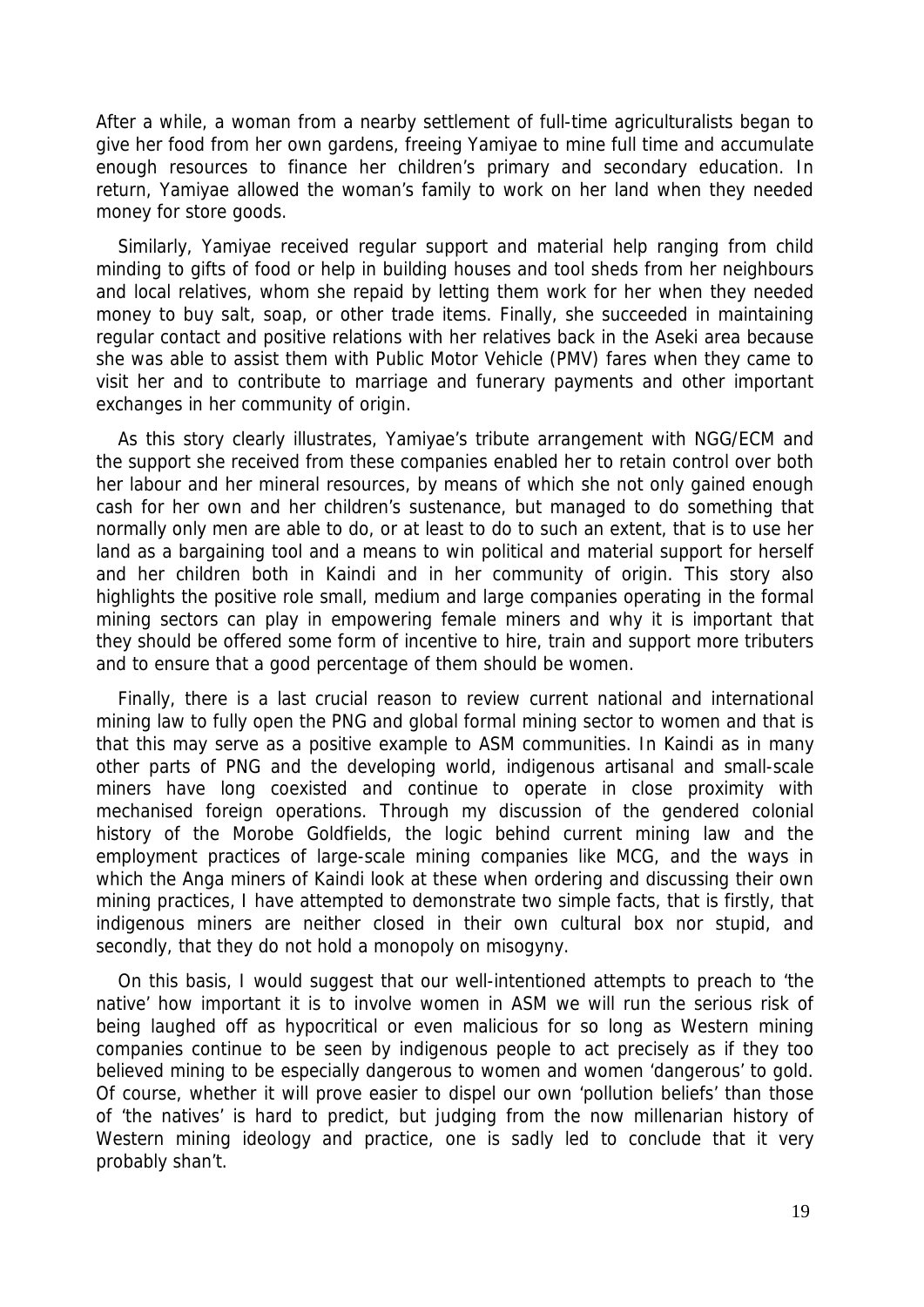#### References

- Ballard, C., and G. Banks, 2003. 'Resource wars: the anthropology of mining.' Annual Review of Anthropology 32: 287-313.
- Bamford, S., 1997. The Containment of Gender: Embodied Sociality among a South Angan People. Charlottesville: University of Virginia (Ph.D. thesis).
- Banks, G., 2000. 'Marginality and environment in Papua New Guinea.' Asia Pacific Viewpoint 41: 217-230.
- ———, 2001. 'Baseline study for Papua New Guinea: Mining, Minerals and Development Project.' London: International Institute for Environment and Development.
- Biersack, A., 1997. 'Men, mines, and the environment: gendering mining at Mt. Kare and Porgera, the Papua New Guinea Highlands.' Paper presented at the 'Culture/Power/History/Nature panel at the Annual Meeting of the American Anthropological Association, Washington DC, November.
- $--$ , 1999. 'The Mount Kare python and his gold: Totemism and ecology in the Papua New Guinea Highlands.' American Anthropologist 101: 68-87.
- Bonnemere, P., 1996. Le Pandanus Rouge: Corps, Différence des Sexes et Parenté chez les Ankave-Anga (Papuasie-Nouvelle-Guinée). Paris: Éditions de la Maison des Sciences de l'Homme.
- Bonnemere, P., and P. Lemonnier, 1992. Terre et echanges chez les Anga, Papuasie Nouvelle-Guinee. Etudes Rurales Julliet-Decembre.
- Booth, D.R., 1929. Mountains, Gold and Cannibals. London: Cecil Palmer.
- Burton, J., 2001. Morobe Gold and Silver Project: Socio-Economic Impact Study (3 volumes). Port Moresby: Morobe Goldfields Consolidated Limited.
- Clark, J., 1993. 'Gold, sex, and pollution: male illness and myth at Mt. Kare, Papua New Guinea.' American Ethnologist 20: 742-757.
- Clune, F., 1951. Somewhere in New Guinea: A Companion to Prowling through Papua. London: Angus and Robertson.
- Crispin, G., 2004. 'Women in mining in Papua New Guinea.' Paper presented at the 'Pit Women and Others: Women Miners in the Asia-Pacific Region' Workshop, Canberra, 2 July.
- Demaitre, E., 1936. New Guinea Gold: Cannibals and Gold-seekers in New Guinea. London: Geoffrey Bles.
- Eliade, M., 1978 [1956]. The Forge and the Crucible: The Origins and Structures of Alchemy. London: University of Chicago Press.
- Filer, C., 1990. 'The Bougainville rebellion, the mining industry and the process of social disintegration in Papua New Guinea.' Canberra Anthropology 13: 1-39.
- ———, 1997. 'The Melanesian way of menacing the mining industry.' In B. Burt and C. Clerk (eds), Environment and Development in the Pacific Islands. Canberra: Australian National University. National Centre for Developing Studies (Policy Paper 25).
- Godelier, M., 1986. The Making of Great Men: Male Domination and Power among the New Guinea Baruya. Cambridge: Cambridge University Press.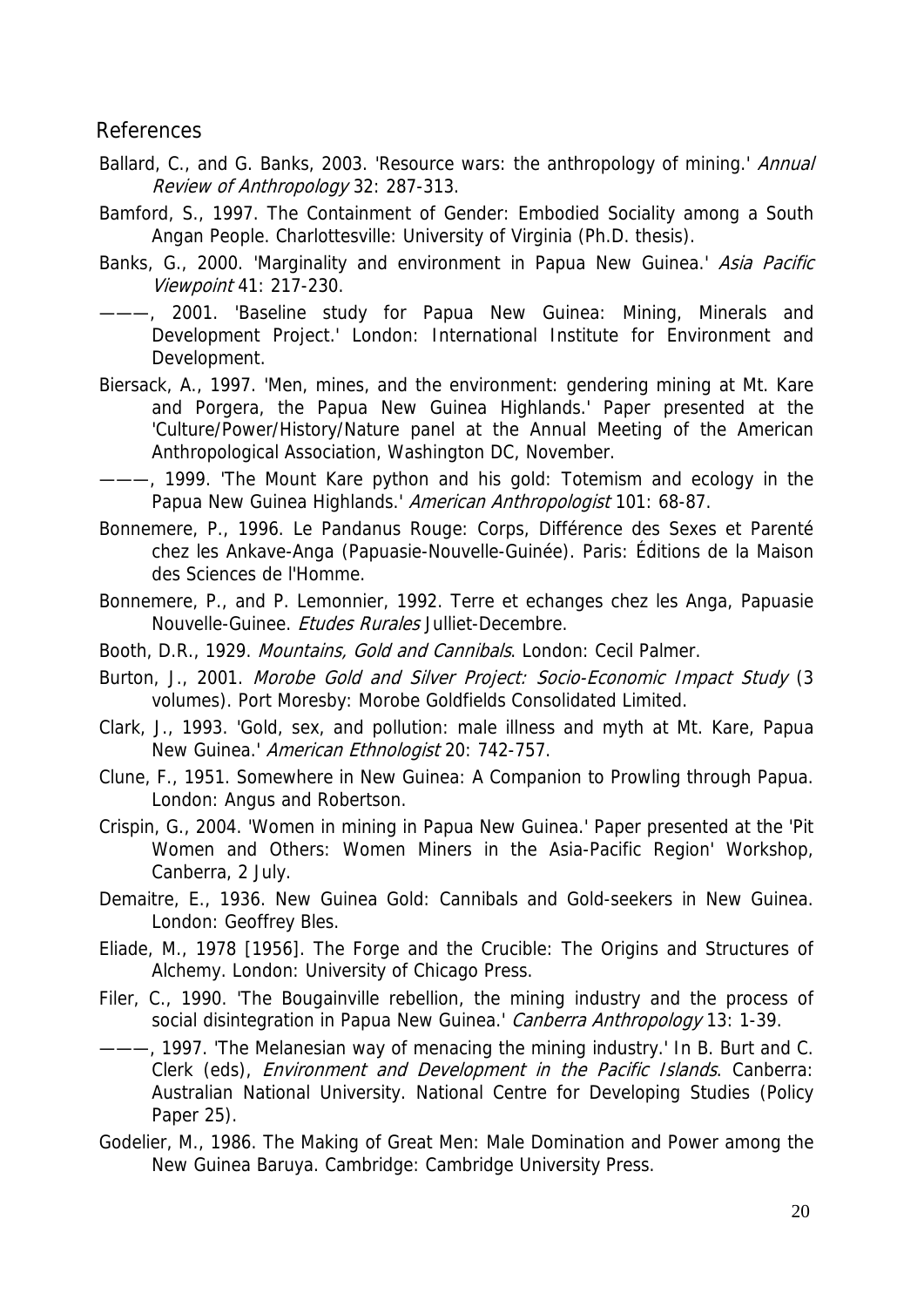- Gressitt, J.L., and N. Nadkarni, 1978. Guide to Mount Kaindi: Background to Montane New Guinea Ecology. Wau: Wau Ecology Institute.
- Haley, N., 1996. 'Revisioning the past, remembering the future: Duna accounts of the World's end.' Oceania 66: 278-285.
- Hancock, G., 1994. 'The economics of small-scale gold mining systems in Papua New Guinea.' In A.K. Ghose (ed.), Small-Scale Mining: A Global Overview. Rotterdam: A.A.Balkema.
- Hanson, L.W., B.J. Allen, R.M. Bourke, and T.J. McCarthy, 2001. Papua New Guinea Rural Development Handbook. Canberra: Australian National University.
- Healy, A.M., 1967. Bulolo: a History of the Development of the Bulolo Region. Canberra: Australian National University. (New Guinea Research Bulletin 15).
- ———, 1968. 'Labour and combination in New Guinea to 1942.' In Australian Society for the Study of Labour History. (ed.), Labour and the Gold Fields. Canberra: Australian Society for the Study of Labour History.
- Herdt, G., 1981. Guardians of the Flutes. London: University of Chicago Press.
- ———, 1987. The Sambia: Ritual and Gender in New Guinea. London: Harcourt College Publishers.
- Hinton, J.J., M.M. Veiga and C. Beinhoff, 2003. 'Women and Artisanal Mining: Gender Roles and the Road Ahead.' In G. Hilson (ed.), The Socio-Economic Impacts of Artisanal and Small-Scale Mining in Developing Countries. Netherlands: A.A. Balkema, Swets Publishers.
- Hirsch, E., 2001. 'New boundaries of influence in Highland Papua: 'culture', mining and ritual conversions.' Oceania 71: 298-312.
- Howard, M.C., 1991. Mining, Politics and Development in the Pacific. Oxford: Westview Press.
- Hyndman, D., 1994. Ancestral Rain Forests and the Mountain of Gold: Indigenous Peoples and Mining in New Guinea. Boulder: Westview Press.
- Jackson, R.T., 2003. Morobe Gold Project Social Impact Assessment: Base-Line Study. Richard T. Jackson Consultancy Services, Philippines.
- Kirsch, S., 2002. 'Anthropology and advocacy: a case study of the campaign against the Ok Tedi mine.' Critical Anthropology 22: 175-200.
- Kuluah, A., 1983. 'Wokim gold long Morobe.' In M.J. Blowers. (ed.), Small Scale Mining: An Appropriate Industry for Papua New Guinea? Lae: Papua New Guinea University of Technology.
- Lawrence, T., 1994. 'Impact of mining in Papua New Guinea: the Morobe Goldfield.' In J. Morrison, P. Geraghty and L. Crowl (eds), Science of Pacific Island Peoples. Volume III. Land Use and Agriculture. Suva: Institute of Pacific Studies, University of the South Pacific.
- Lowenstein, P.L., 1982. Economic Geology of the Morobe Goldfield. Geological Survey of Papua New Guinea, (Volume I, Memoir 9). Port Moresby: Geological Survey of Papua New Guinea.
- MacIntyre, M. and S. Foale, 2004. 'Politicized ecology: local responses to mining in Papua New Guinea.' Oceania 74: 231-252.